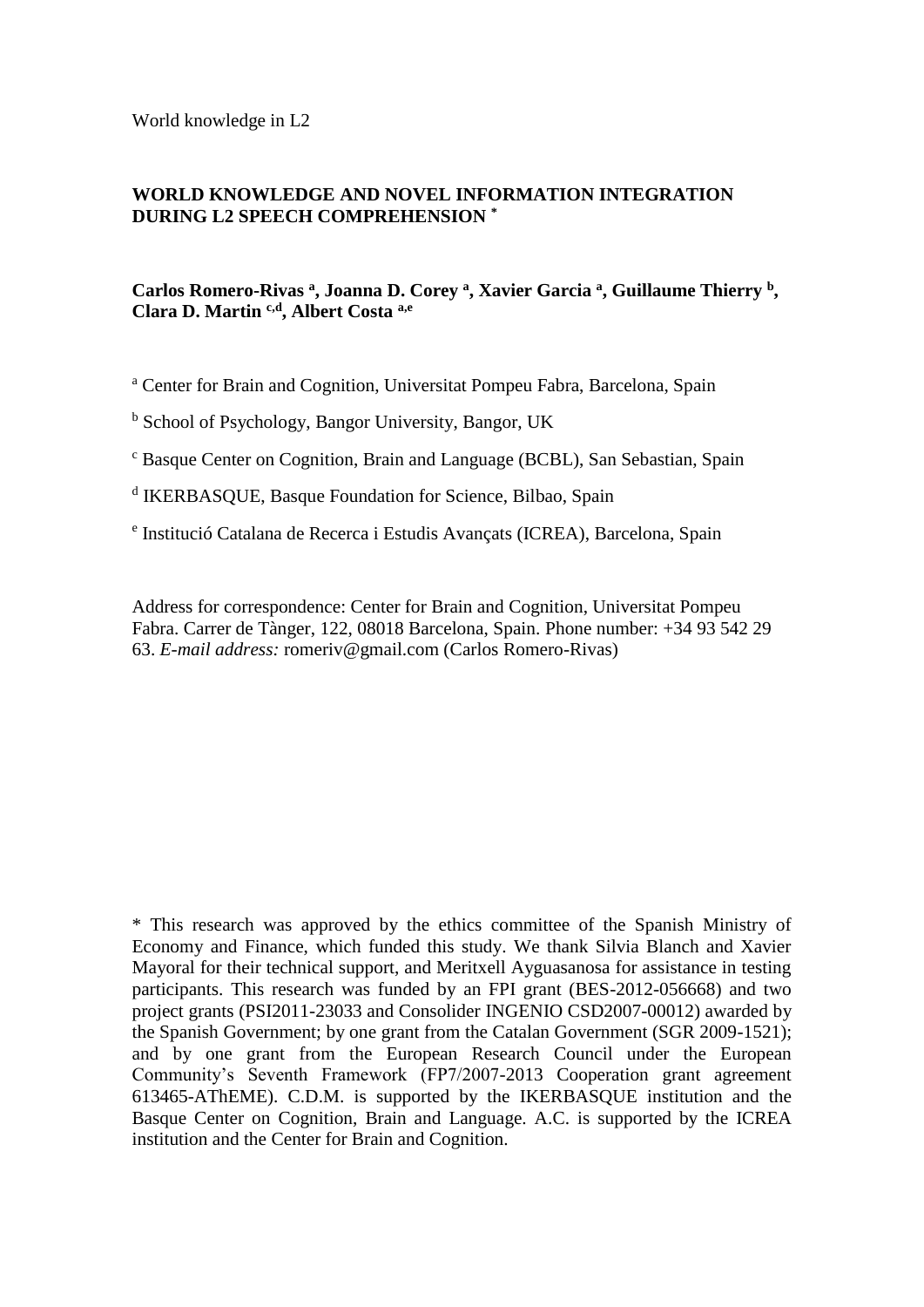## **ABSTRACT**

In this study we explore whether world knowledge (WK) processing differs between individuals listening to their native (L1) or their non-native (L2) language. We recorded event-related brain potentials in L1 and L2 speakers of Spanish while they listened to sentences uttered by native speakers of Spanish. Sentences were either congruent or incongruent with participants' WK. In addition, participants also listened to sentences in which upcoming words could not be anticipated on the basis of WK. WK violations elicited a late negativity of greater magnitude and duration in the L2 than the L1 group. However, sentences in which WK was not helpful regarding word anticipation elicited similar N400 modulations in both groups. These results suggest that WK processing requires a deeper lexical search in L2 comprehension compared to in the L1.

**Keywords:** World Knowledge; L2 processing; Speech comprehension; N400; Bilingualism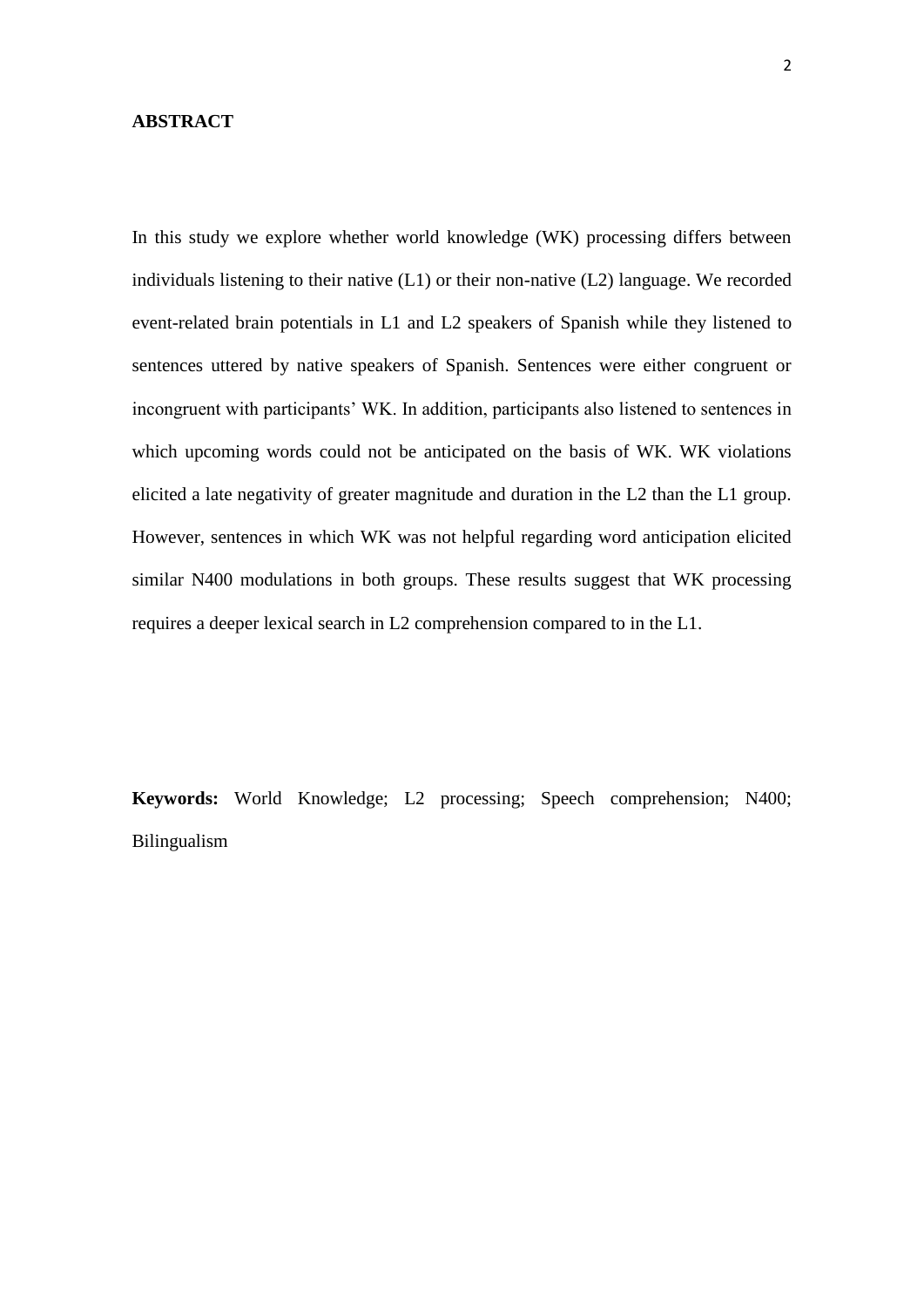### **1. Introduction**

During a conversation, we use semantic and factual (world knowledge) information in order to understand a message. That is, in order to communicate with others, we use our knowledge about the words of a language and the way they are related to each other, as well as information about actual facts about the world we live in. Going a step further, we are even able to use this information in order to anticipate upcoming words, so that they will be easier to integrate in the previous context as compared to words that are semantically or factually incongruent (Hagoort, Hald, Bastiaansen, & Petersson, 2004).

Semantic correctness is constrained by grammar and by the way words are related to each other. For instance, a sentence like "*Barack Obama is the president of France*" is perfectly correct at the semantic level, since Obama is a person, a person can be the president of a country, and France is a country. However, the statement is factually incorrect. If a statement is false, rejecting wrong information probably requires extra time and processing. This idea is supported by behavioral results showing that it takes longer to read a false statement than a true one (Singer, 2006; Rapp, 2008). During second language comprehension, however, retrieval and integration processes seem to be less automatic as compared to native language comprehension (Ardal, Donald, Meuter, Muldrew, & Luce, 1990) and, therefore, world knowledge processing might be slower and even compromised.

In this study, we aimed at exploring whether the processing of world knowledge information is affected during second language comprehension, as has been observed for semantic information (see below). Interestingly, while semantic processing in a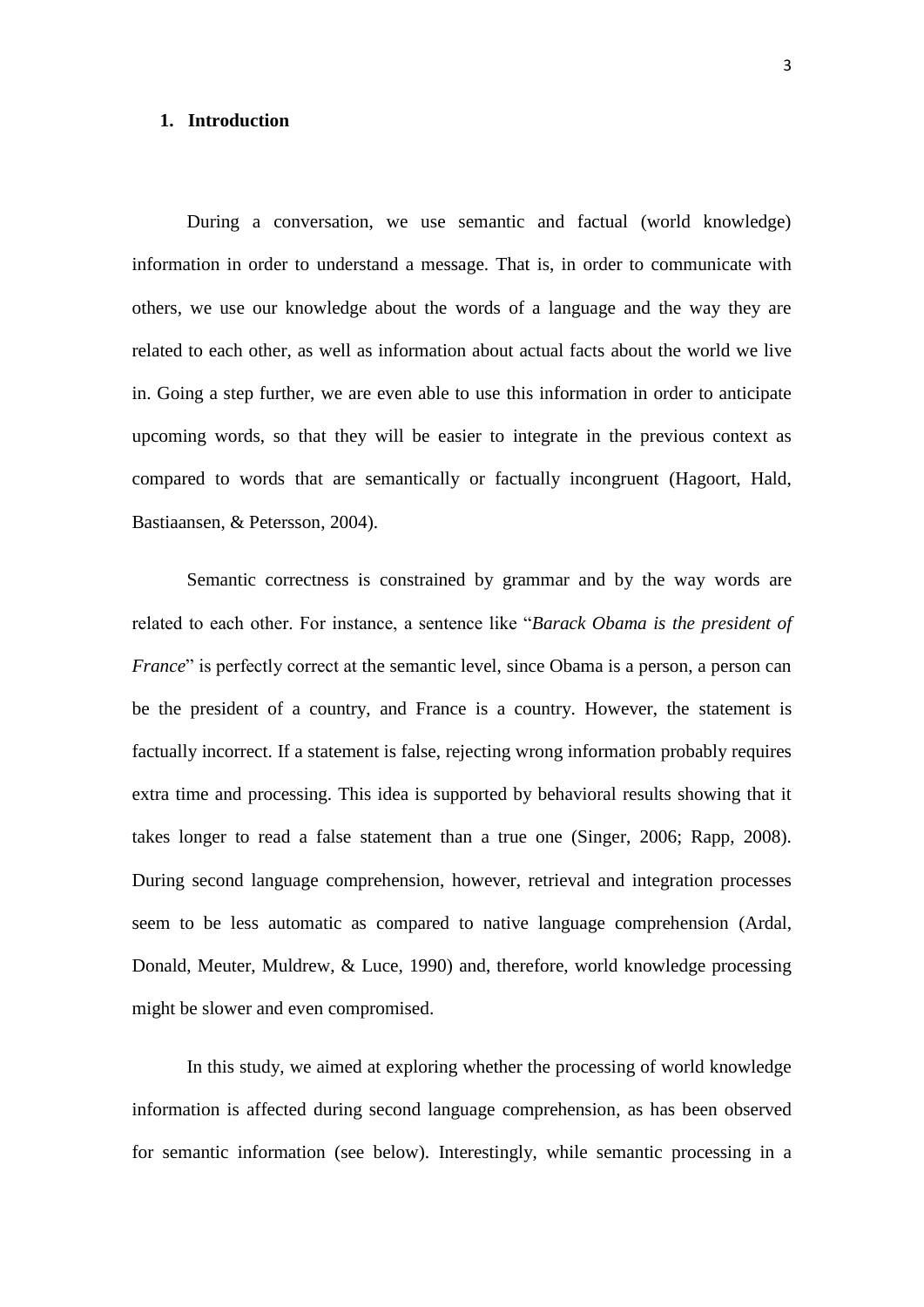second language informs us regarding how bilinguals use linguistic information (the semantic constraint of a sentence) to anticipate and integrate upcoming words in their second language, world knowledge processing would illuminate how bilinguals use their general knowledge about the world to carry out these very same processes. To explore this question, we investigated whether the integration of words at the end of auditory sentences were affected by a native (L1) or non-native (L2) context of presentation. We explored this issue by assessing the modulation of the N400 eventrelated brain potential (ERP) elicited by world knowledge violations as compared to correct statements from a world knowledge point of view, as well as a third condition in which we used sentences that were difficult to anticipate because they were neutral from a world knowledge perspective. We used ERPs because of their high temporal resolution, allowing us to disentangle sub-stages of language processing, and because of their well-known sensitivity to spontaneous semantic processing, even when participants are not explicitly asked to evaluate statement correctness.

## *1.1 World knowledge vs. semantic information processing*

In linguistics, the "dissociation theory" posits that semantic processing precedes pragmatic integration, at which stage world knowledge is supposedly incorporated (Forster, 1979). However, a number of authors (Clark, 1996; Jackendoff, 2002) have argued for the opposite view, pointing out that, because of polysemy, the meaning of a word can only be fully established after disambiguation of the context on the basis of world knowledge. This latter perspective is referred to as the "simultaneous theory".

In order to test these contrasting views, Hagoort et al. (2004) conducted an EEG study. During the experiment, Dutch speakers had to read sentences such as "the Dutch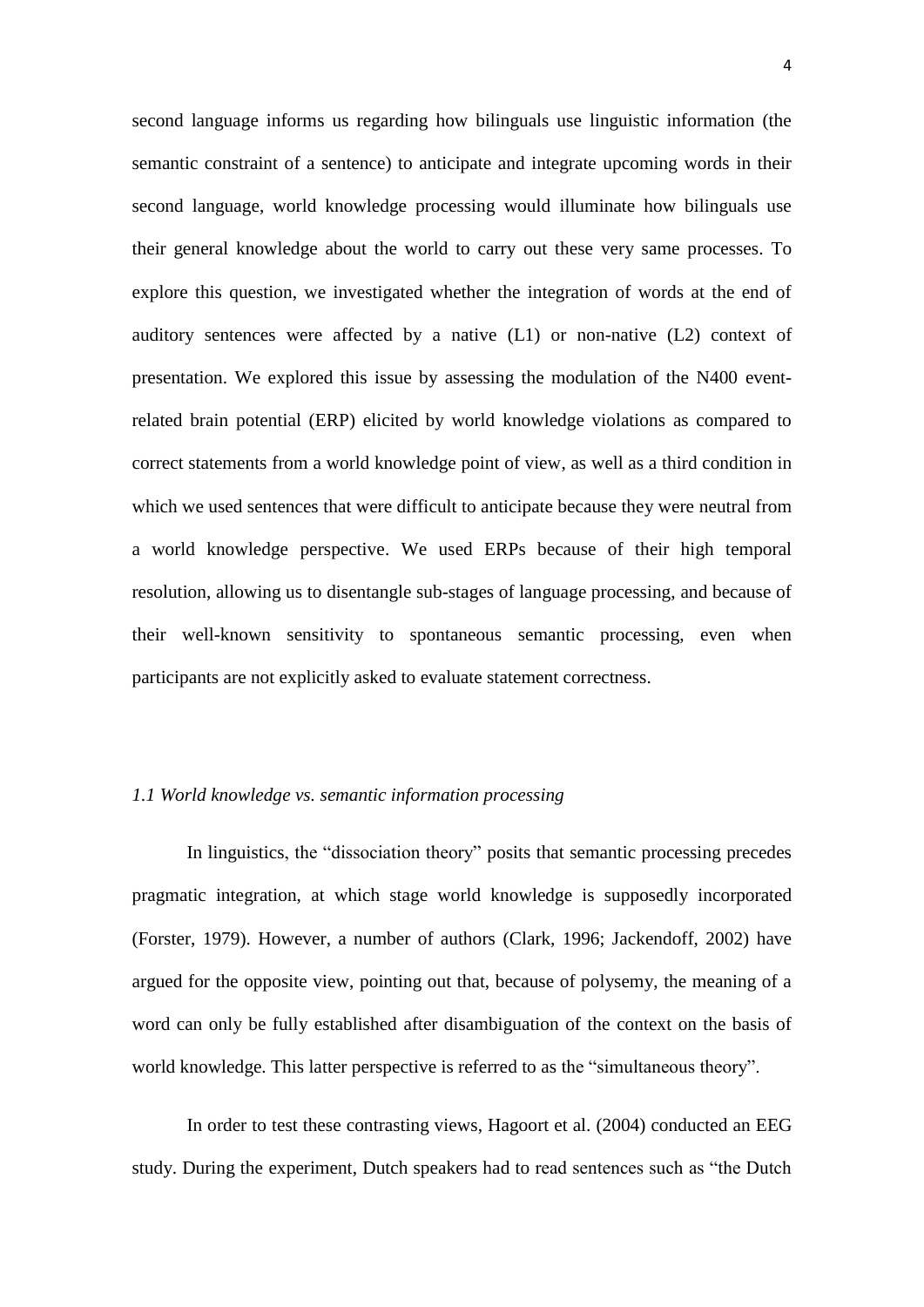trains are *yellow/white/sour* and very crowded" (the critical words are in italics) written in their native language. Dutch people know that Dutch trains are yellow, and therefore the first version of this sentence is correct at the semantic level and, at the same time, true based on world knowledge. However, although the second version of the sentence remains semantically correct, it is a world knowledge violation. Finally, the third version of the sentence is incorrect both in terms of semantic validity and world knowledge, since '*sour'* is a quality that trains cannot possess.

Hagoort et al. (2004) explored the differences between semantic and world knowledge violations by assessing the modulations of the N400 ERP component. The N400 is a negative-going wave, which appears roughly between 250 and 500 ms after the presentation of a meaningful event, and is associated with lexical anticipation and semantic integration processing (Lau, Phillips, & Poeppel, 2008; Federmeier & Laszlo, 2009; Kutas & Federmeier, 2011). It was first observed by Kutas and Hillyard (1980) in response to semantically anomalous words in the context of a written sentence (words that are difficult to integrate in the previous semantic context; e.g., 'He spread the warm bread with *socks*'). In addition, Kutas and Hillyard (1984) observed that the N400 component is also sensitive to a listener's expectancy for a specific word during sentence comprehension. More specifically, they found that semantically congruent, terminal words in highly constrained sentences elicited a less negative N400 mean amplitude as compared to terminal words in medium and lowly constrained sentences (e.g., 'He mailed the letter without a *stamp*' vs 'There was nothing wrong with the *car*').

Hagoort et al. (2004) observed the classical N400 effect for semantic violations ('*sour*'). Importantly, the N400 effect for world knowledge violations ('*white*') was identical in onset and peak latency, and very similar in amplitude and topographic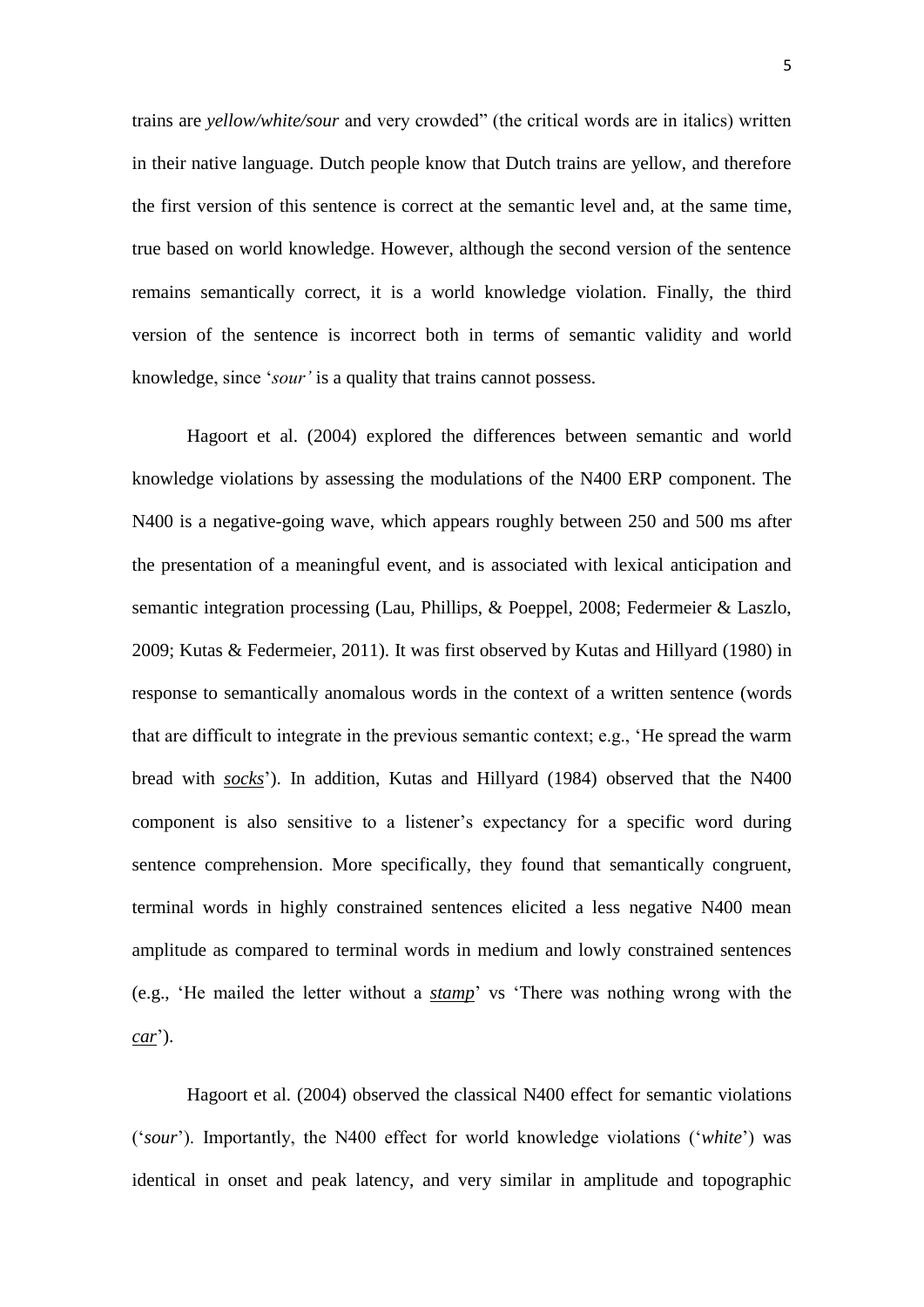distribution, to the classic semantic N400 effect. These results seemed to suggest that the brain retrieves and integrates semantic and factual information at the same time (see also Martin, Garcia, Breton, Thierry, & Costa, 2014).

Along the same lines as Hagoort et al.'s (2004) study, Hald, Steenbeck-Planting, and Hagoort (2007) presented Dutch listeners with written sentences that could be semantically coherent and correct based on world knowledge, or semantically coherent but false based on world knowledge. In addition, preceding the presentation of the critical sentences, one of two discourse contexts was presented: The compatible discourse gave supporting context to the information described in the sentences whilst the incompatible discourse changed the relevant focus, so that sentences that were false based on world knowledge seemed more acceptable. Hald et al. (2007) observed the largest N400 effect for sentences containing a world knowledge violation that was incongruent with the previous discourse. However, when world knowledge violations were preceded by a discourse context which provided a more acceptable interpretation of the violation, the N400 effect was reduced. Furthermore, when true sentences were preceded by a discourse context that provided a more acceptable interpretation of world knowledge violations, the N400 amplitude was more negative compared to the condition in which true sentences were preceded by a compatible and congruent discourse context. These results suggest that local discourse context, semantic information and world knowledge information interact during the N400 time window.

Taken together, these findings suggest that semantic and world knowledge processing are to some extent independent, although they interact in several ways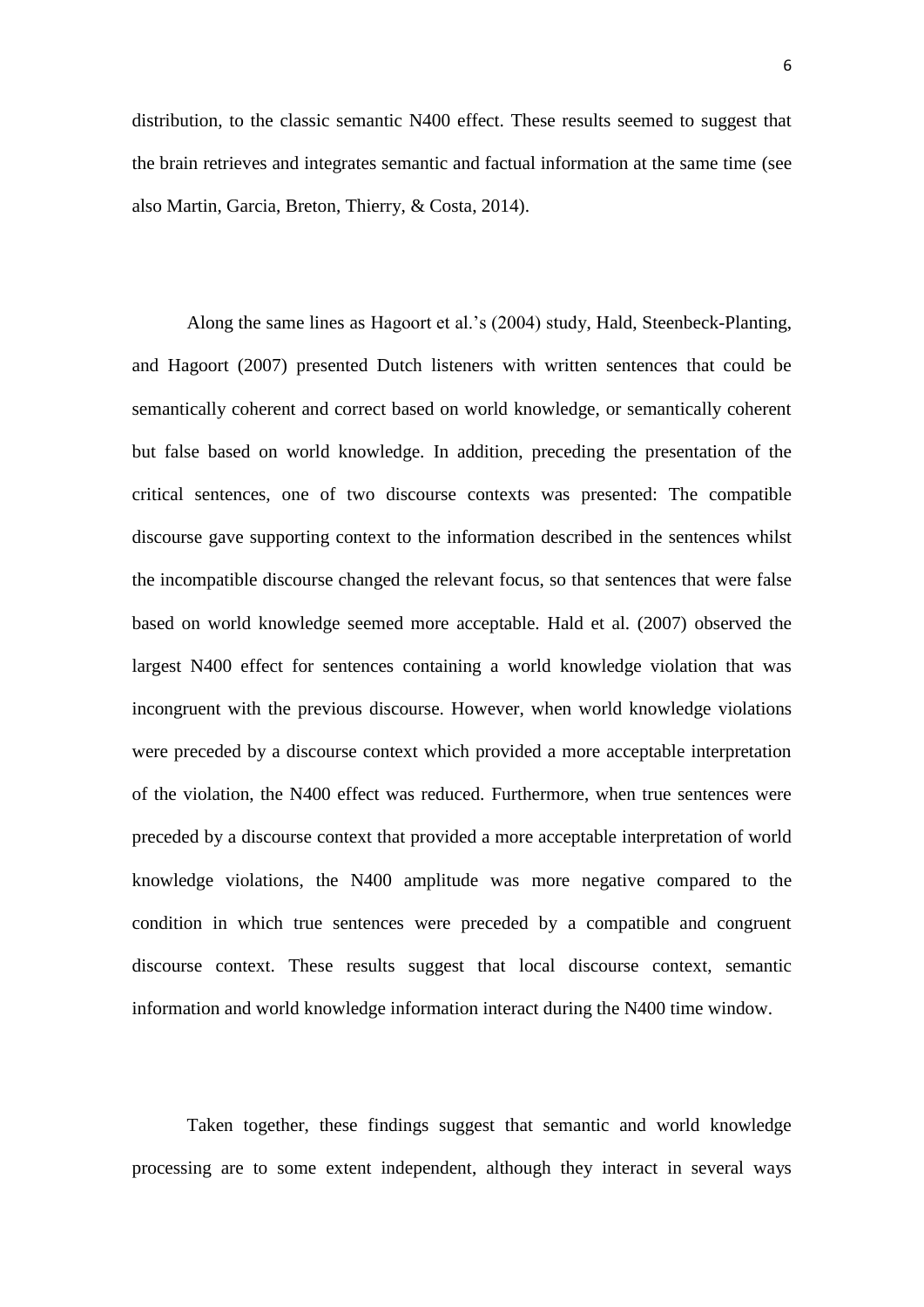during the N400 time window, when the meaning of words is retrieved and integrated into the previous context.

In the present study, we will investigate world knowledge processing in L2 auditory sentence comprehension. Although we know little about world knowledge processing during L2 comprehension, semantic processing during L2 written comprehension has been extensively studied in recent years. All this information could serve as an anchor point for interpreting new data on world knowledge integration during L2 comprehension.

### *1.2 Semantic information processing during L2 comprehension*

Neurolinguistic research conducted with bilingual speakers has shown that semantic processing is affected when bilinguals are presented with sentences written in their L2. The most common finding is that bilinguals reading in their L2 show a later onset and peak latency of the N400 effect for semantic violations as compared to when they are reading in their L1 or to monolinguals reading in their native language (Ardal et al., 1990; Weber-Fox & Neville, 1996, 2001; Moreno & Kutas, 2005; Ojima, Nakata, & Kakiji, 2005; Braunstein, Ischebeck, Brunner, Grabner, Stamenov, & Neuper, 2012; Newman, Tremblay, Nichols, Neville, & Ullman, 2012). This finding has been interpreted as reflecting an extended lexical search and a lower degree of automaticity of L2 processing as compared to that of the L1 (Ardal et al., 1990). In other studies, in addition to a later onset and peak latency, it has also been observed that bilinguals show a reduced magnitude of the N400 effect for semantic violations in their L2 compared to their L1 (Moreno, Rodríguez-Fornells, & Laine, 2008; Newman et al., 2012). Finally, Ojima et al. (2005) observed (along with the general finding that bilinguals have a later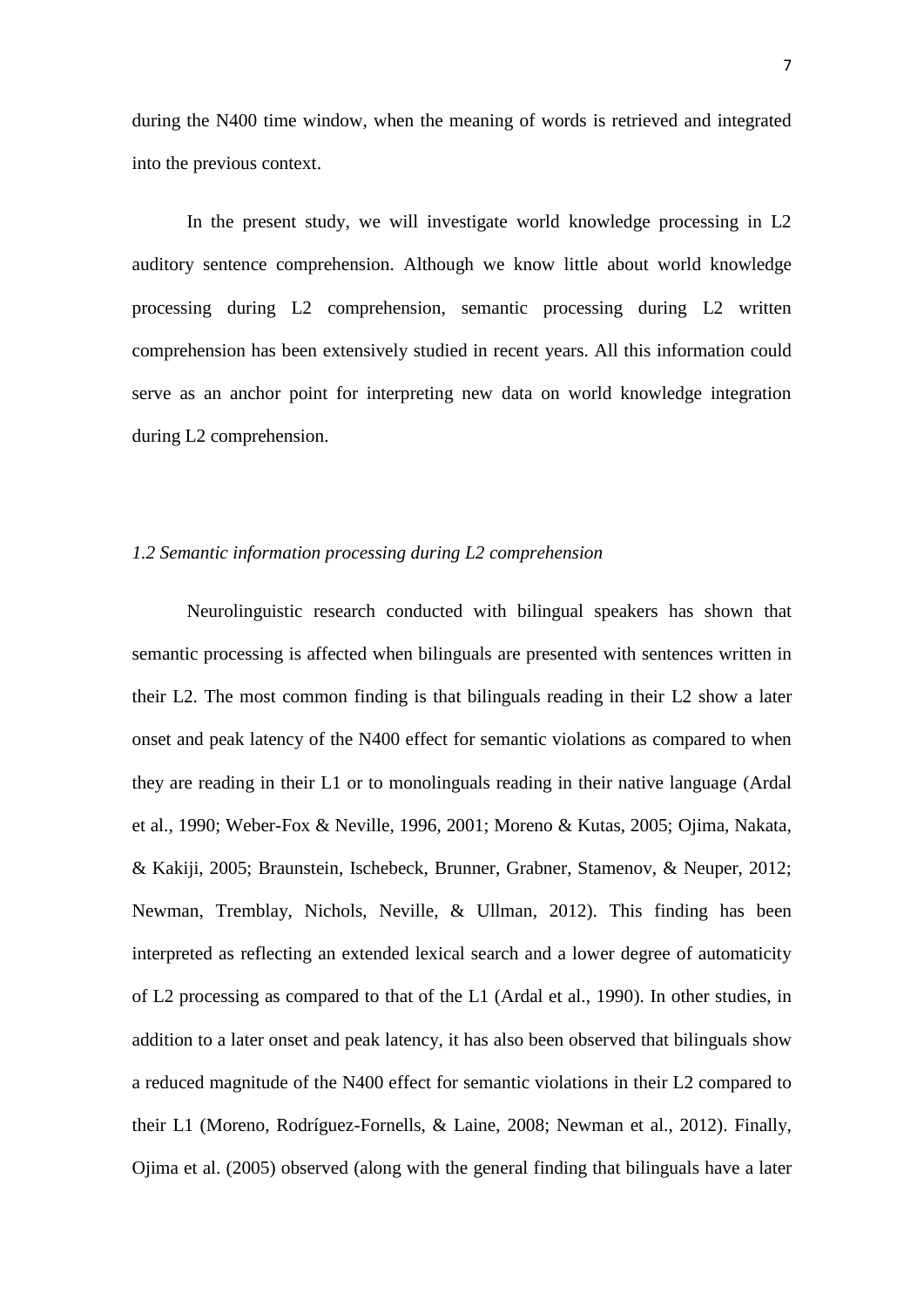onset and peak latency for the N400 effect when reading sentences in their second language) that Japanese speakers with low reading proficiency in English (J-Low) exhibit a longer N400 effect (extended in time) than Japanese speakers highly proficient in reading English (J-High). However, the amplitude of the N400 effects for both J-Low and J-High groups were similar.

Regarding speech comprehension, Hahne & Friederici (2001) observed that semantically incorrect sentences showed similar N400 ERP patterns in L1 and L2 listeners. However, during L2 speech comprehension, semantic violations also elicited a late negativity, an effect that was not observed for native listeners. The authors interpreted this late negativity as an effect more closely related to conceptual-semantic processing while the N400 would be more related to lexical-semantic processing (Hahne & Friederici, 2001). In addition, Hahne (2001) observed a delayed peak latency for semantic violations in the L2 group compared to the L1 group. Finally, FitzPatrick and Indefrey (2010) also observed a delayed N400 effect for semantic violations during L<sub>2</sub> speech comprehension, mostly explained by L<sub>2</sub> words, but not by L<sub>1</sub> translation equivalents that were initially congruent with the sentence context (see also FitzPatrick & Indefrey (2014) for further research on this phenomenom).

These findings denote that semantic information processing is present (although slower) early on during exposure to an L2, and that it becomes faster as proficiency increases (Ojima et al., 2005; see also Oliver, Gullberg, Hellwig, Mitterer; & Indefrey, 2012), and as target words are more similar to L1 words (FitzPatrick & Indefrey, 2010, 2014).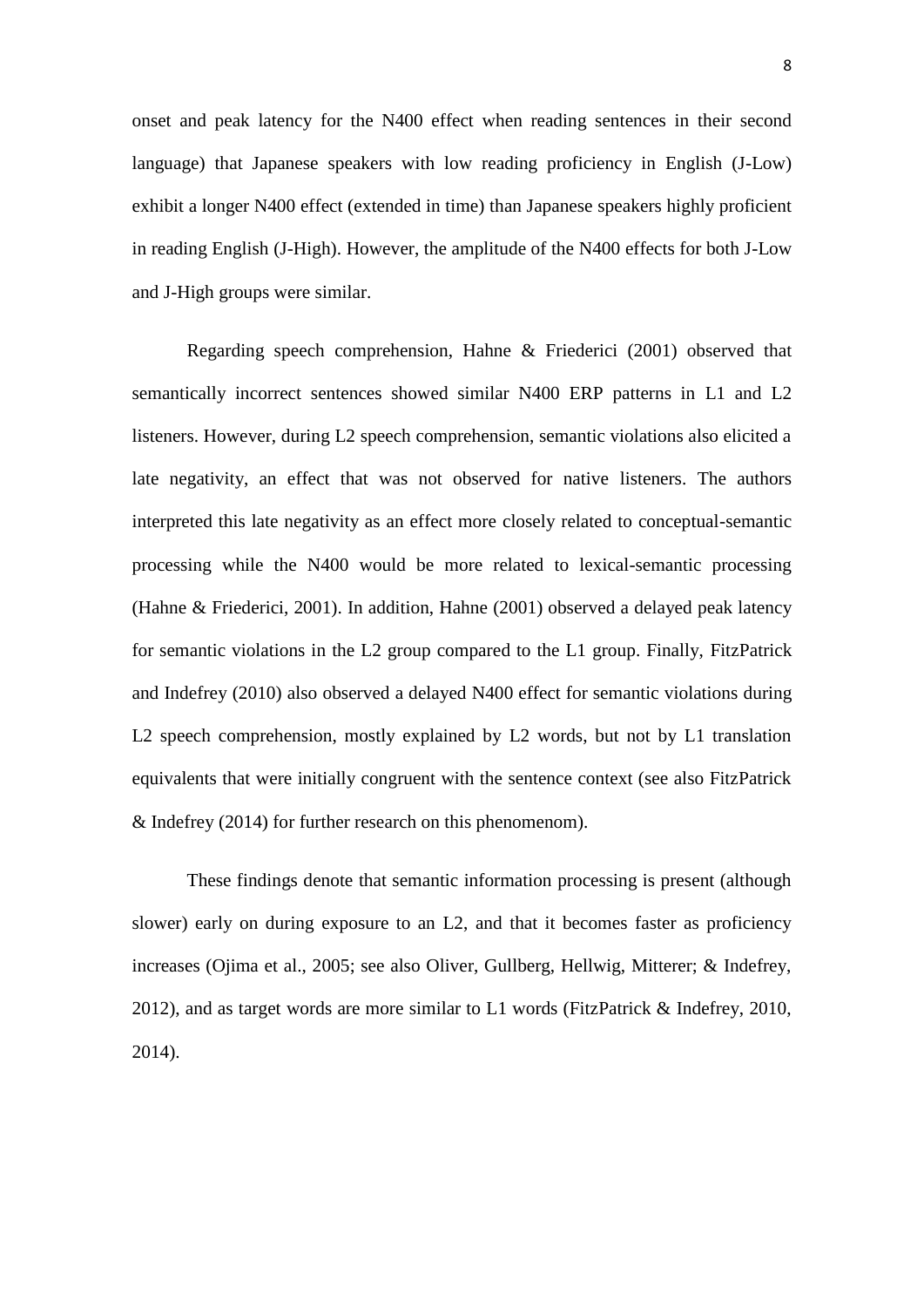Nevertheless, as previously mentioned, the extent to which L2 comprehension affects the processing of world knowledge information remains essentially unknown. In order to explore this issue, we presented Spanish native speakers and French, Italian and Portuguese non-native speakers of Spanish with auditory sentences recorded in Spanish. These sentences were either factually correct or incorrect from a world knowledge viewpoint. In addition, we also introduced a third condition (unknown sentences) in which world knowledge could not be used to anticipate the final and critical word. Thus, correct sentences will shed light on world knowledge integration. Sentences including a world knowledge violation (WKv) will show what happens when world knowledge is contradicted. Unknown sentences (US) will show what happens when listeners integrate novel information (pure lexical integration in the absence of anticipation). Comparing correct and WKv conditions will reveal the simple effect of world knowledge violation. Comparing correct and US will characterize differences in terms of anticipation based on world knowledge. And comparing WKv and US will characterize differences in processing unexpected words/concepts when expectations based on world knowledge are contradicted vs. lack of anticipation. ERPs were timelocked to the onset of critical words presented in a word-final position, in order to avoid an overlap with upcoming words in the sentence (see **Table 1** for examples). Our design thus allowed us to explore whether world knowledge processing is modulated by the listeners' language mastery (either native or non-native).

<Please insert Table 1 about here>

We hypothesized that during L2 speech comprehension, the integration of world knowledge information is somewhat compromised. We based this assumption on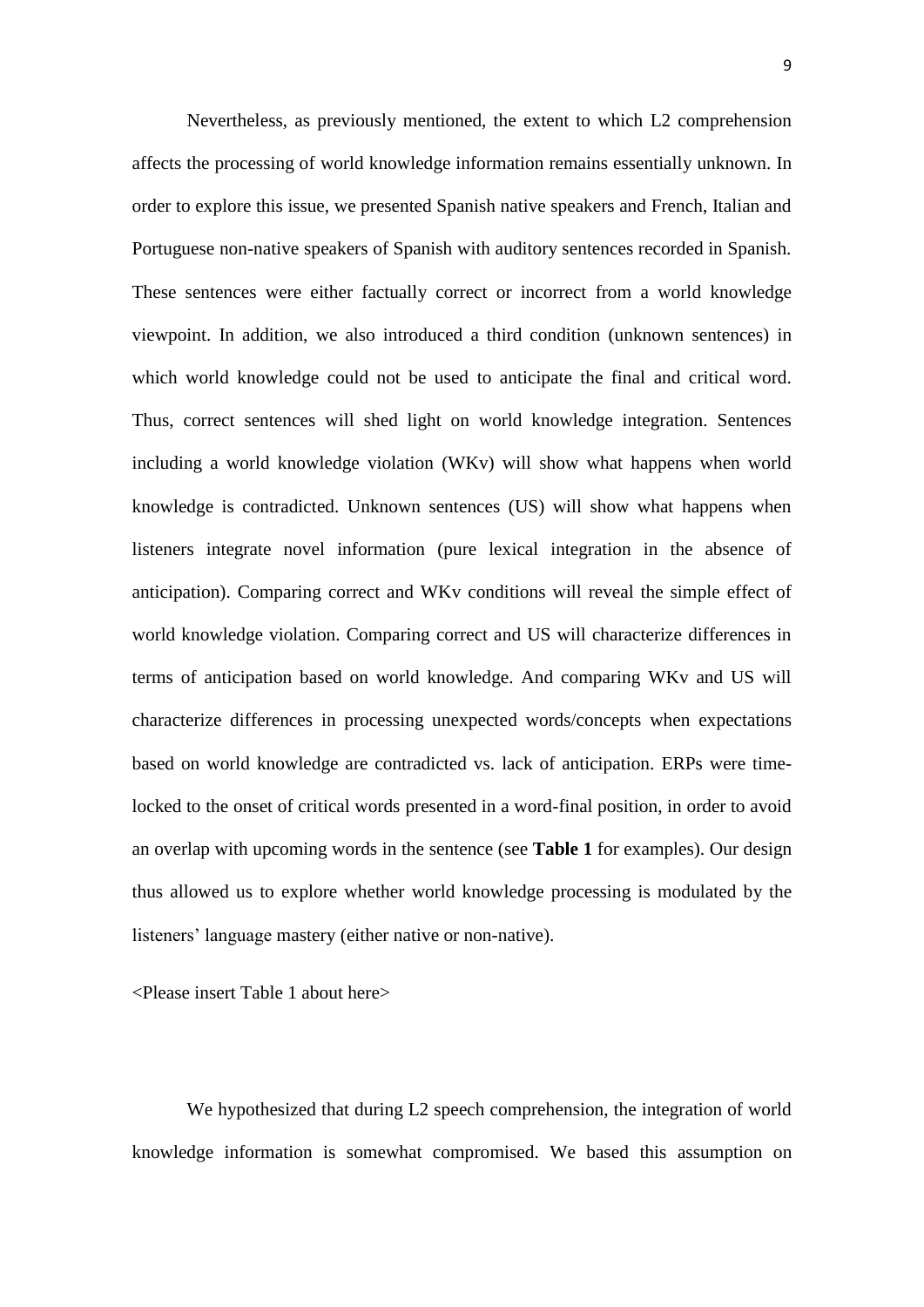previous results showing that bilinguals reading or listening to their second language have extended lexical searches and manifest a lower degree of automaticity compared to when they are processing their L1 (Ardal et al., 1990; Weber-Fox & Neville, 1996, 2001; Hahne, 2001; Hahne & Friederici, 2001; Moreno & Kutas, 2005; Ojima et al., 2005; Braunstein et al., 2012; Newman et al., 2012). This could be manifested in two ways: a reduced N400 effect magnitude, or an extended N400 effect/a late negativity for world knowledge violations during L2 as compared to L1 speech comprehension.

## **2. Methods**

### *2.1 Participants*

Twenty-two native speakers of Spanish, as well as twenty-two L2 speakers of Spanish (native languages: French, Italian and Portuguese), participated in this study in return for monetary compensation (10 $\varepsilon$ /h). None of them reported any hearing or neurological impairments. Before the beginning of the experiment, subjects gave their written informed consent.

Due to a noisy signal (based on visual inspection of raw recordings) or a small number of epochs per condition  $\langle \langle 60\% \rangle$ , after outlier rejection seventeen participants remained per group (L1: 10 female, all right handed, mean age  $= 23.56$  years, range  $=$ 19-35 years; L2: 12 female, all right handed, mean age  $= 25.95$  years, range  $= 21-31$ years).

The L2 group was formed by 8 Italians, 5 French, and 4 Portuguese L2 speakers of Spanish, who were living in Barcelona at the time. Twelve of them learned Spanish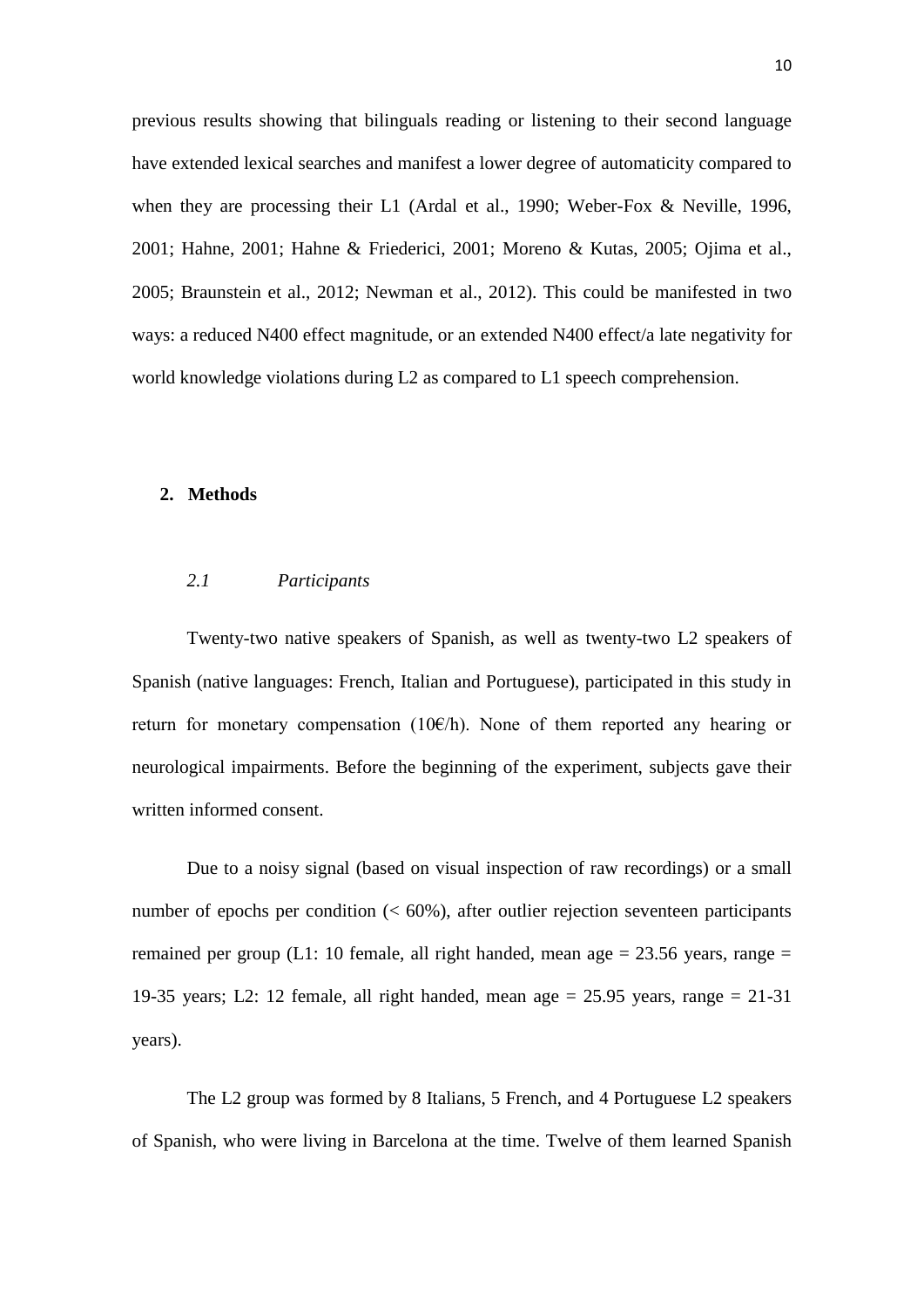both in school and by immersion, and the rest acquired Spanish by immersion only. They were first exposed to Spanish at a mean age of 19.23 years (range = 10-28 years).

Before the experiment, all participants had to rate their proficiency in Spanish on a 7-point Likert scale for reading, writing, speaking, and auditory comprehension. As expected, we found differences between the two groups in all four measures (reading L1 mean: 6.94, L2 mean: 6.23; writing L1 mean: 6.71, L2 mean: 5.53; speaking L1 mean: 6.94, L2 mean: 5.76; listening L1 mean: 7, L2 mean: 6.23). However, although there were differences between groups, the results from the L2 group indicated high levels of proficiency in Spanish comprehension.

In addition, participants had to respond to a Spanish vocabulary knowledge test. The mean proportion of correct responses for the L1 group was  $96\%$  (SD = .04), while the mean proportion of correct responses for the L2 group was  $87\%$  (SD = .05). This further supports the L2 group being proficient in Spanish.

## *2.2 Materials*

The stimuli consisted of a total of 360 Spanish sentences divided into 120 sets of 3 triplets (for examples see **Table 1**). Each version within a triplet corresponded to one of 3 conditions (critical word in italics): (1) sentences that are known to be true were Known Sentences (KS), ex) "El color de los taxis en Nueva York es el *amarillo*" ("the color of taxis in New York is *yellow*"). (2) Sentences that are known to be false were World Knowledge Violations (WKv), ex) "El color de los taxis en Nueva York es el *verde*" ("the color of taxis in New York is *green*"). (3) True sentences whose content is not part of common knowledge were Unknown Sentences (US), ex) "El color de los taxis en Pekín es el *verde*" ("the color of taxis in Beijing is *green*"). By changing only a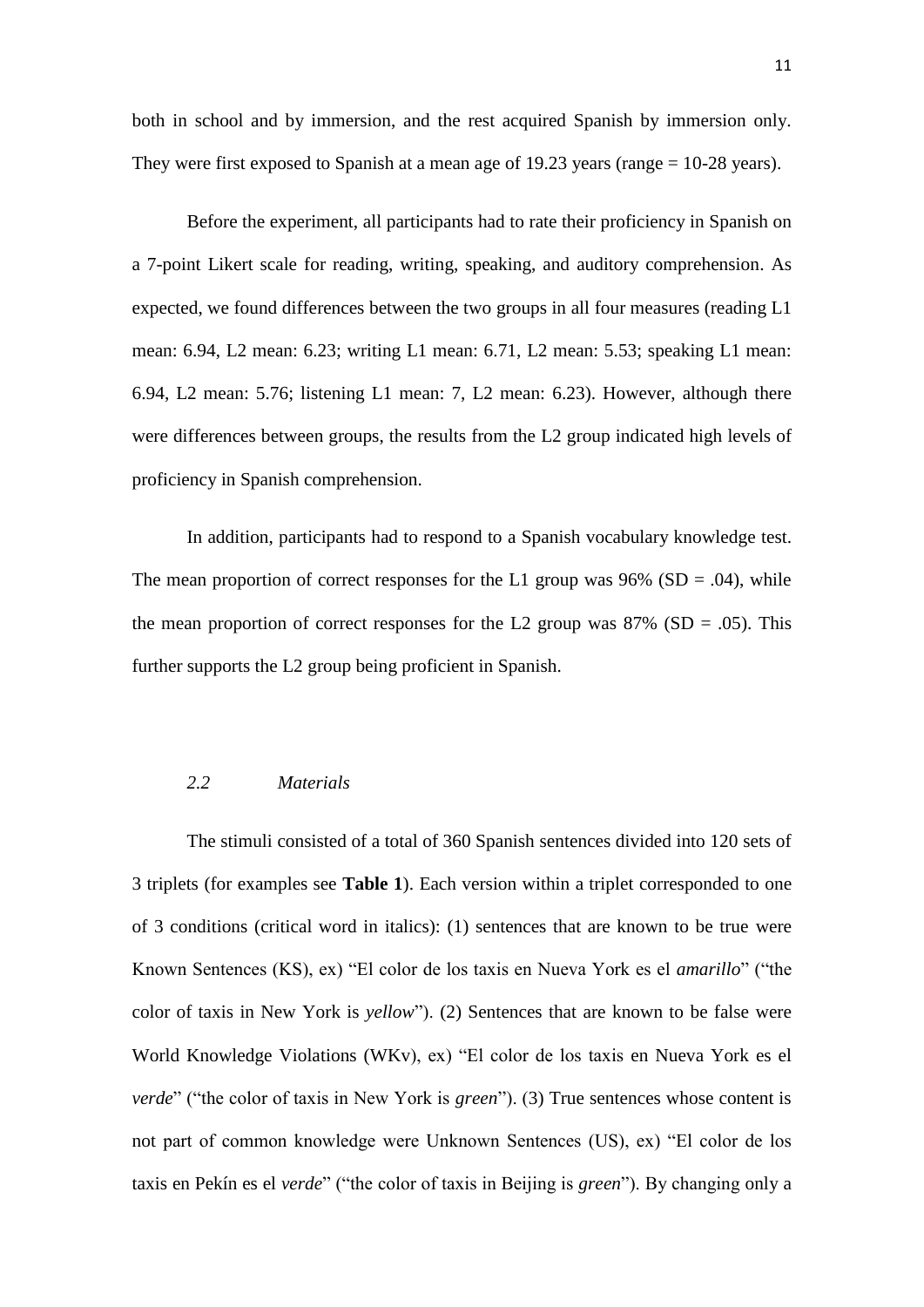few key words within each triplet, we ensured that the conditions were matched for average number of words per sentence. Three lists were created with each containing 40 sentences in each condition. Each version of the 120 sentences was used in each list. Each participant was randomly assigned to one list.

All critical words were sentence final so as to permit comparisons between the conditions not only for integration but also for the truth evaluation of the entire sentence ("wrap-up processes", Hagoort, 2003), and to avoid confounding ongoing integration effects. The critical words were matched across conditions using the B-Pal Corpus (David & Perea, 2005) with regards to the following criteria: mean number of syllables, number of phonemes, onset, frequency, familiarity and imageability. In addition, the sentences were also matched across conditions for the number of words and the duration of the critical word (see **Table 2**). The only differences between conditions before the critical words were the familiarity with the concepts and their association (e.g. "New York", "taxi", "yellow") or lack thereof.

<Please insert Table 2 about here>

The sentences were recorded by various native Spanish speakers in a soundproof room (7 male, 6 female; half of the sentences were recorded by males and half by females). The audio files were edited using Audacity (Version 2.0.2; http://audacity.sourceforge.net) such that the conditions were matched for the acoustic length (duration) of the critical word (see **Table 2**).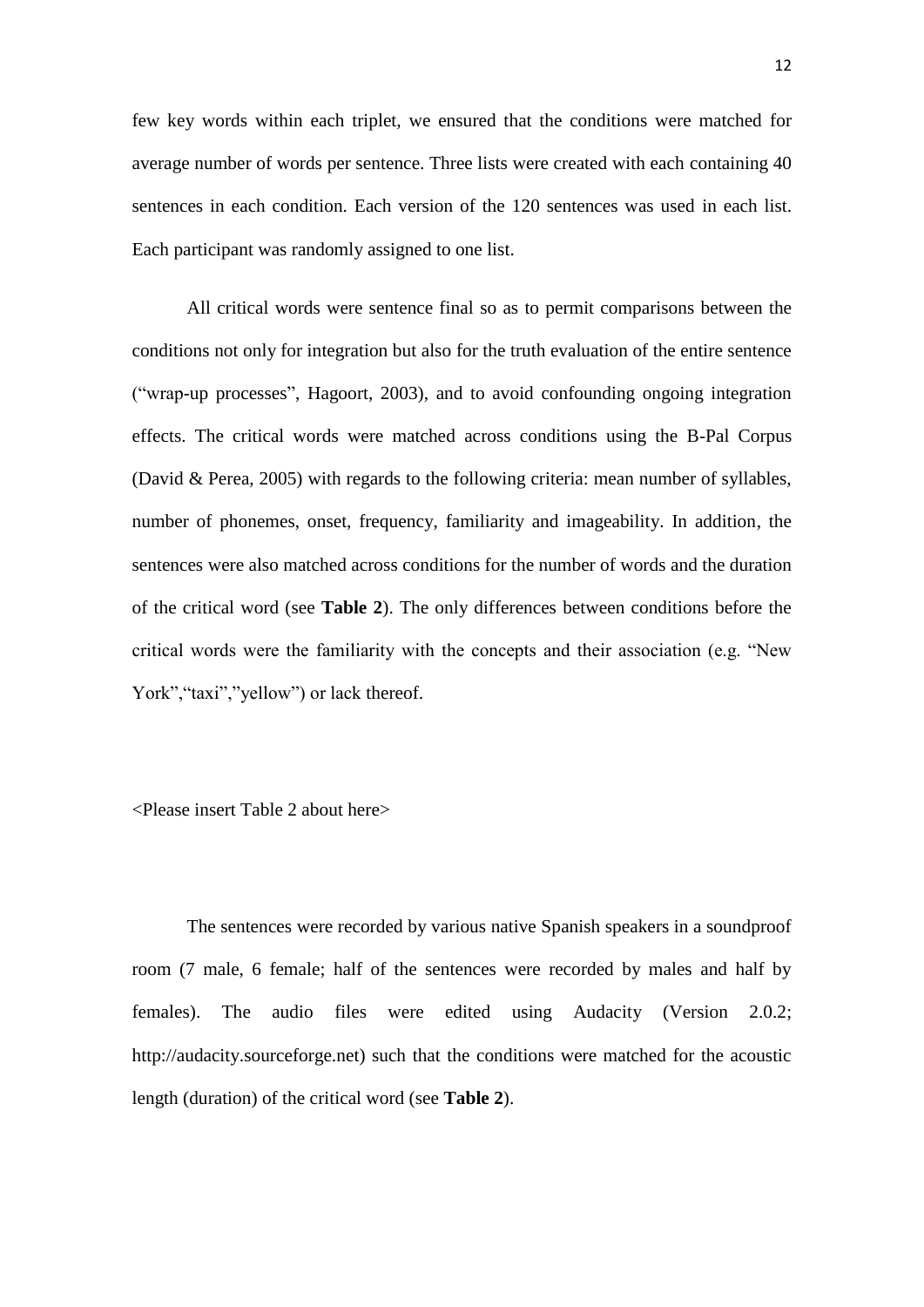A Cloze probability task was administered to 20 native Spanish speaking participants who did not take part in the EEG experiment. Two lists were created using the 120 KS sentences and 120 US sentences, each with 60 KS sentences and 60 US sentences. The sentences were randomized within each list. Each participant was randomly assigned to one list. The participants were given a list with each sentence typed out with the critical (and last) word missing, and were then asked to complete the sentence such that the contents of the sentence were true according to their knowledge. If they did not know the appropriate ending, they were asked to guess. This task also included a confidence rating in which the participants were asked to rate how positive they were that the meaning of the completed sentence was true. The rating scale was a 5-point Likert scale (1=not sure; 5=completely sure). This measure was included as an explicit measure of common knowledge in order to determine to what extent the critical words in each condition were known, and therefore could have been anticipated. The critical words of known sentences had an average cloze probability of  $53.2\%$  (*SD* = 0.35). The critical words of unknown sentences had an average cloze probability of 16.4% ( $SD = 0.21$ ). The cloze probability of world knowledge violations was calculated by the percentage of instances in which the critical word constituting a world knowledge violation appeared in the KS condition. The critical words of world knowledge violations had an average cloze probability of  $0.02\%$  (*SD* = 0.1). The average confidence rating for KS sentences was  $3.43$  (*SD* = 1.64), and for US sentences it was  $1.47$  (*SD* = 1.59). Therefore, participants were fairly certain of things that they knew to be true whereas they guessed at those whose truth-value they did not know.

It is of note that a substantial part of the experimental sentences could be completed with several words (e.g., *"In 1992, Olympic Games were held in Spain"*; in this particular case, participants responded either "Spain" or "Barcelona" with similar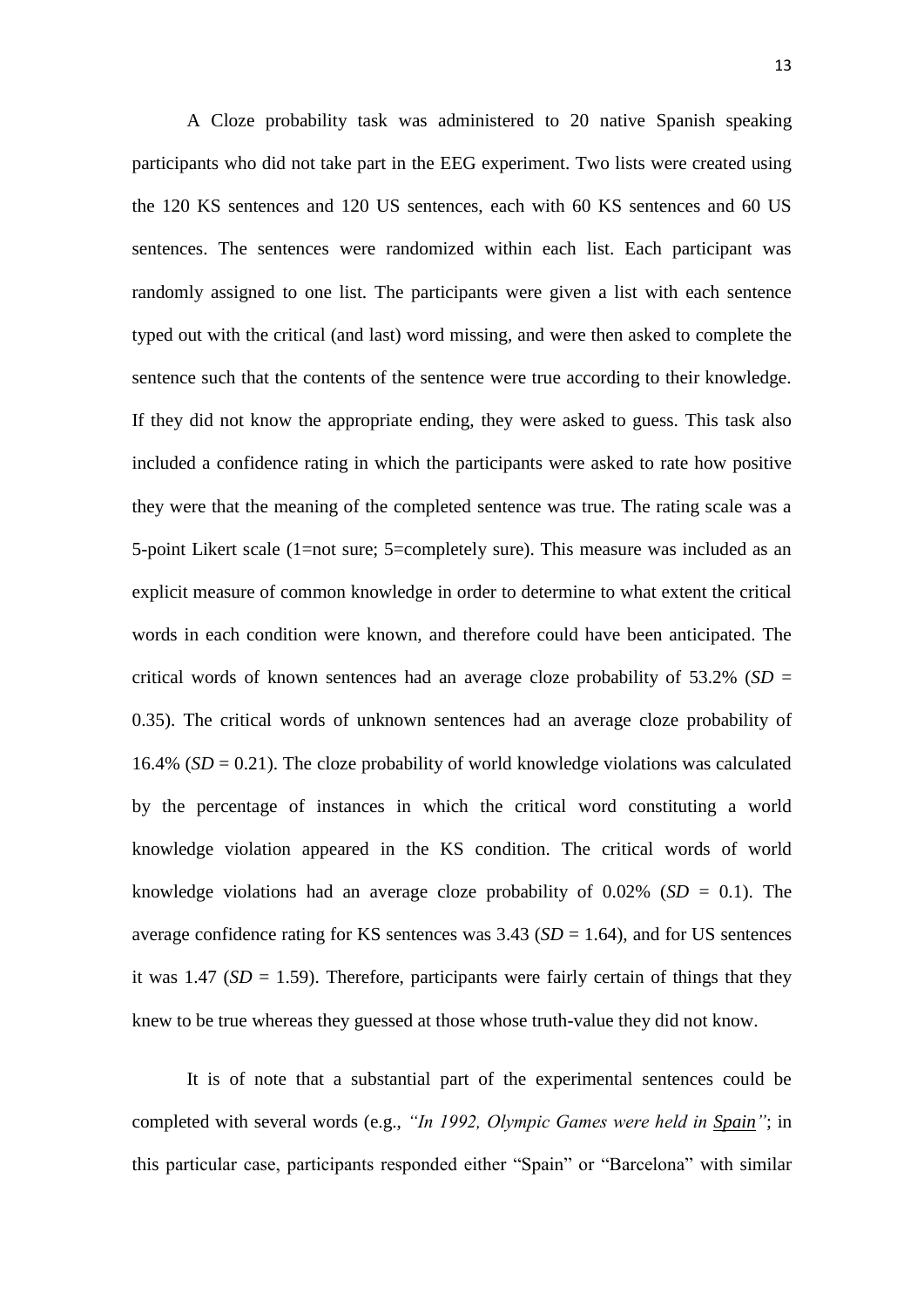frequency). Thus, even if the particular word was not the most frequent response in the cloze probability test, the general concept was anticipated in most cases. The behavioral results of the rating task conducted after the ERP experiment are consistent with this view (see **Figure 3** below).

### *2.3 Procedure*

#### *2.3.1 EEG task*

After having completed the linguistic background questionnaire and given written consent, each participant was seated in front of a computer in a soundproof room, at a distance of approximately two feet.

We used E-Prime 2.0 (Psychology Software Tools, Inc.) to run the experiment. Participants were presented with stimuli via loudspeakers, and were asked simply to pay attention and comprehend. They were asked to look at the fixation cross as long as it appeared on the screen, and to avoid blinking while the fixation cross was on the screen. The fixation cross appeared for 1000 ms before the onset of each sentence, during, and 1500 ms after the sentence offset. The screen remained blank for 3500 ms in between each sentence. In 25% of the trials the sentence was followed by a comprehension question displayed on the screen to which participants were prompted to respond "yes" or "no" to ensure that they were paying attention and understanding the stimuli. Sentences were presented in 6 blocks of 20 trials with rest periods in between each block. The listening task took approximately 25 minutes.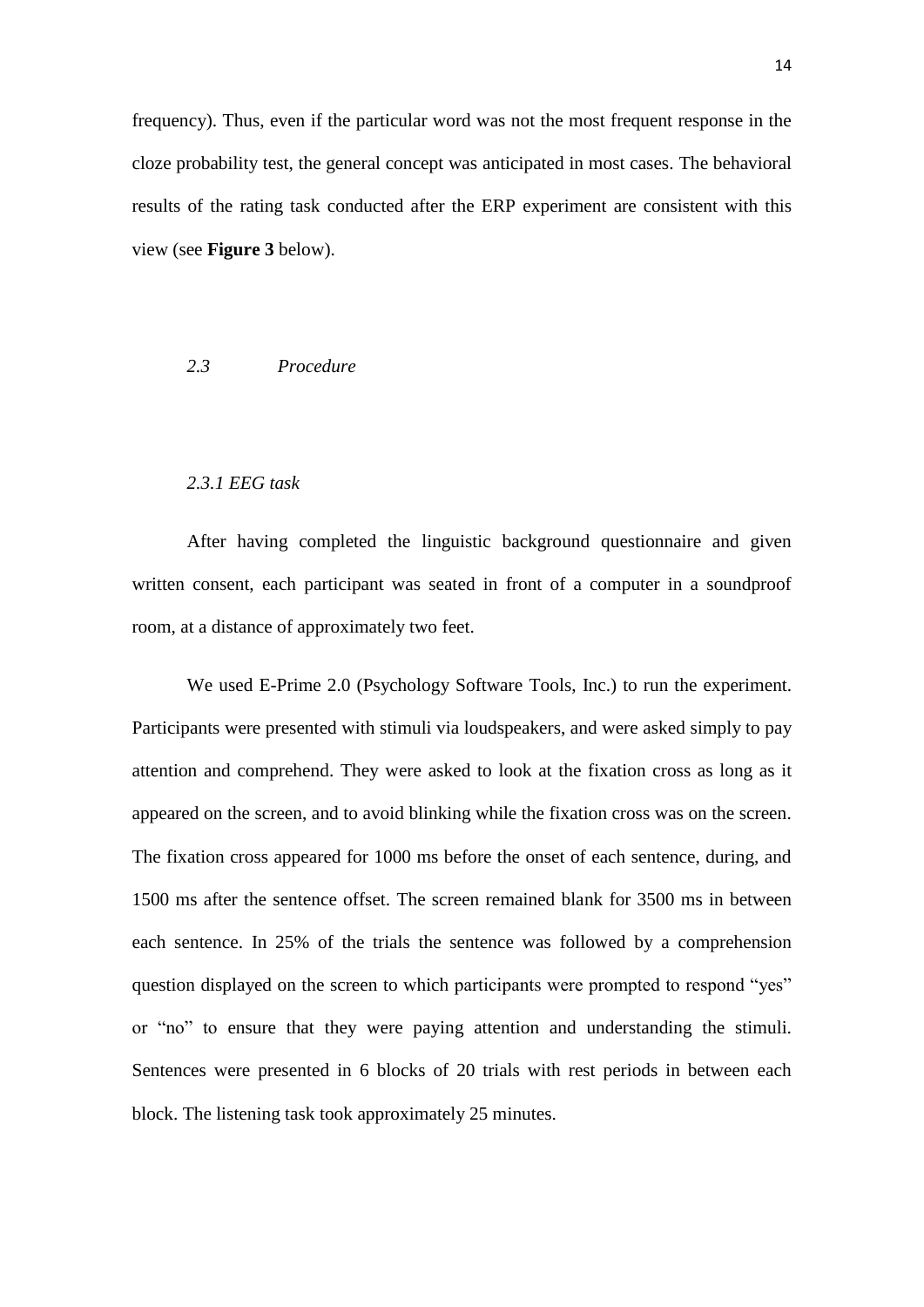After the experiment, participants were asked to perform a rating task (also run using E-Prime 2.0). Each sentence was again presented randomly via loudspeakers. After each presentation, participants were prompted via the computer screen to evaluate the truth-value of the sentence, and how confident they were, by typing in a number using the keyboard. The response options presented on screen after every sentence were as follows: (1) Confident True; (2) Guess True; (3) Confident False; (4) Guess False; (5) Cannot Guess. The rating task took approximately 20 minutes.

## *2.4 EEG recording and processing*

The EEG signal was recorded from 32 electrodes (impedances were kept below 5 kΩ) mounted in an elastic cap, at standard 10-20 locations. The on-line reference electrode was attached to the left mastoid, and the signal was re-referenced off-line to the mastoid average. Lateral eye movements were recorded with an electrode beside the right eye, and eye blinks were recorded with another electrode below the right eye. Data were amplified by the BrainAmp Standard amplifier (www.brainproducts.com; resolution: .1μV per bit), and EEG signal was filtered on-line (software filter) with a 0.1-100 Hz bandpass filter and digitized at 500 Hz. As for the criteria used for artifact rejection, we set the maximal allowed voltage steps at 30  $\mu$ V/ms, maximal allowed differences of values in intervals at 100 µV (interval lengths: 200 ms), minimal and maximal allowed amplitudes at -100 and 100 µV respectively, and the lowest allowed activity in intervals was  $0.5 \mu V$  (interval lengths: 100 ms).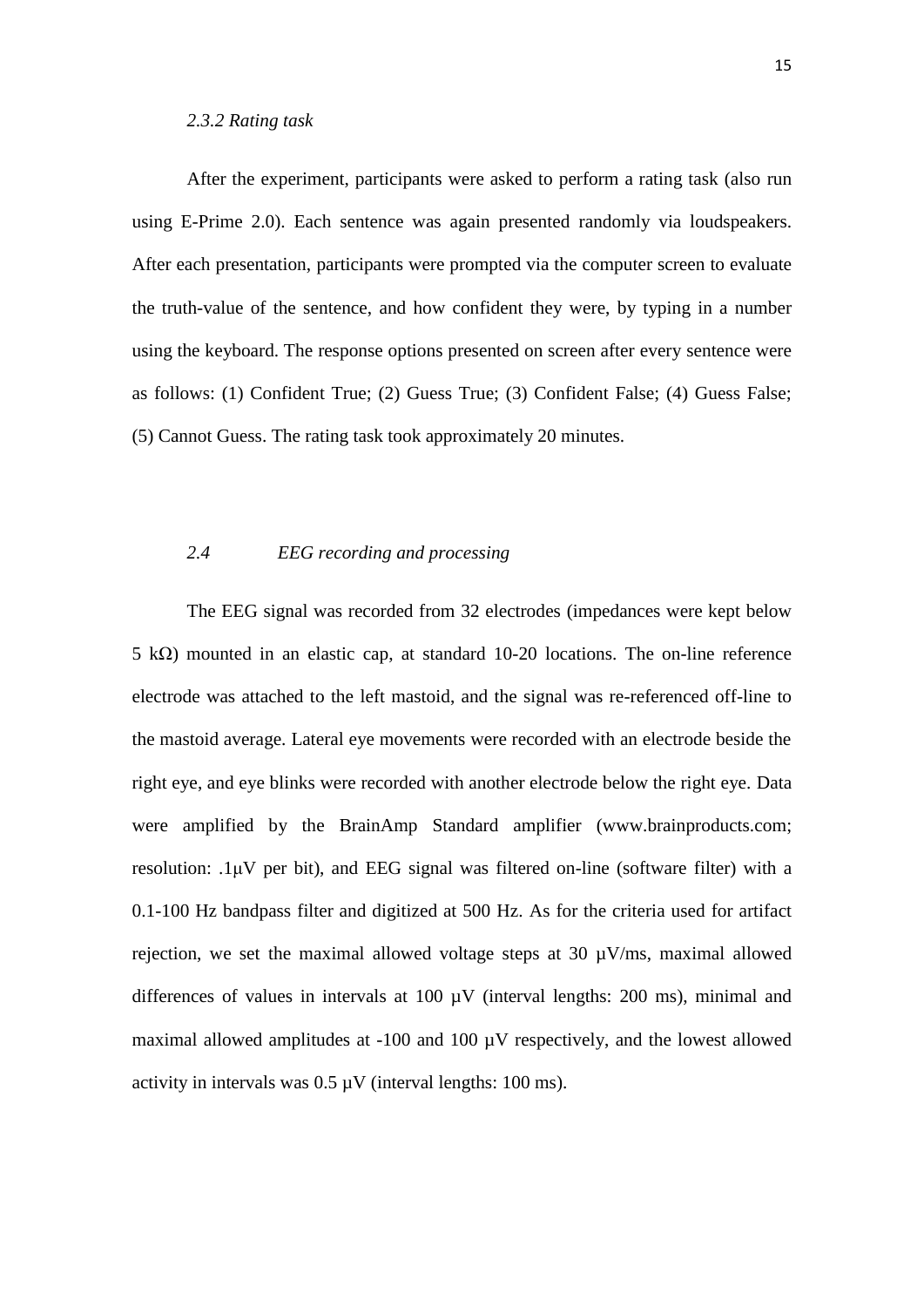## *2.5 ERP analyses*

EEG epochs were set for the last word of each sentence. We extracted the epochs from 200 ms before to 1200 ms after the onset of the critical (final) word of each sentence. EEG waveforms were baseline corrected in reference to a 200 ms pre-stimulus onset, and averaged per participant and condition. For measurement, we applied a 0.1- 40 Hz bandpass filter. Mean amplitudes in specific time windows were analyzed with repeated measures ANOVAs, analyzing three regions: frontal (F3, Fz, F4, FC1 and FC2), central (C3, Cz, C4, CP1 and CP2), and posterior (P3, Pz, P4, PO1 and PO2).

Statistical analyses were performed on two main time-windows. First, we established a time-window for the auditory N400 (250-500 ms) based on previous literature (e.g., FitzPatrick & Indefrey, 2014). Second, we established a later timewindow (500-750 ms) in order to explore for further effects of world knowledge processing beyond the N400 time window. We based this late time-window on Hahne & Friederici's (2001) observation of a late negativity for semantic violations during L2 speech comprehension.

All effects and interactions including a variable with three levels were corrected for sphericity using the Greenhouse-Geisser correction.

#### **3. Results**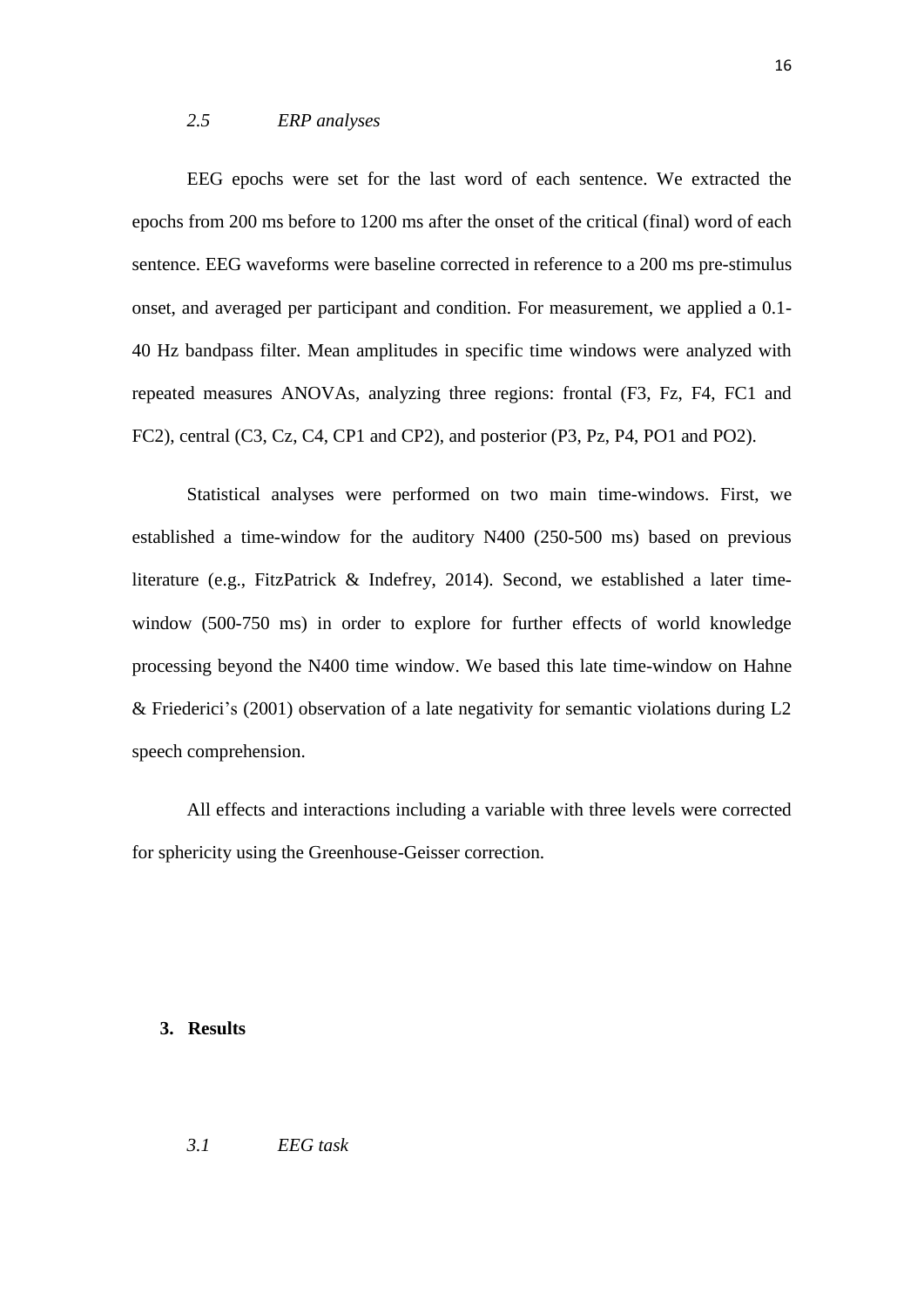#### *3.1.1 N400 mean amplitude (250-500 ms)*

As argued in the introduction, modulations of the N400 component could be taken as an index of different processing strategies during the integration of world knowledge.

The repeated measures ANOVA for the N400 effect (250-500 ms) included the within-subjects factors Topography (frontal, central, posterior), and Condition (known sentences – KS, world knowledge violations – WKv, unknown sentences – US), as well as the between-subjects factor language (L1 vs. L2). We obtained significant effects of Condition  $(F(2,64) = 9.08; p < .001)$  and Topography  $(F(2,64) = 6.60; p < .01)$ .

Planned comparisons for the Condition effect revealed that the mean amplitude of the N400 ERP component for KS was significantly less negative than those of both WKv  $(F(1,32) = 13.98; p < .001)$  and US  $(F(1,32) = 13.40; p < .001)$ . However, there were no significant differences between WKv and US ( $F(1,32) = 0.20$ ;  $p = .66$ ).

Planned comparisons for the Topography effect showed that the mean amplitude over the central region was significantly more negative than over the posterior region  $(F(1,32) = 27.13; p < .001)$ . There were no more significant differences between topographic regions.

<Please insert Figure 1 about here>

### *3.1.2 Late negativity mean amplitude (500-750 ms)*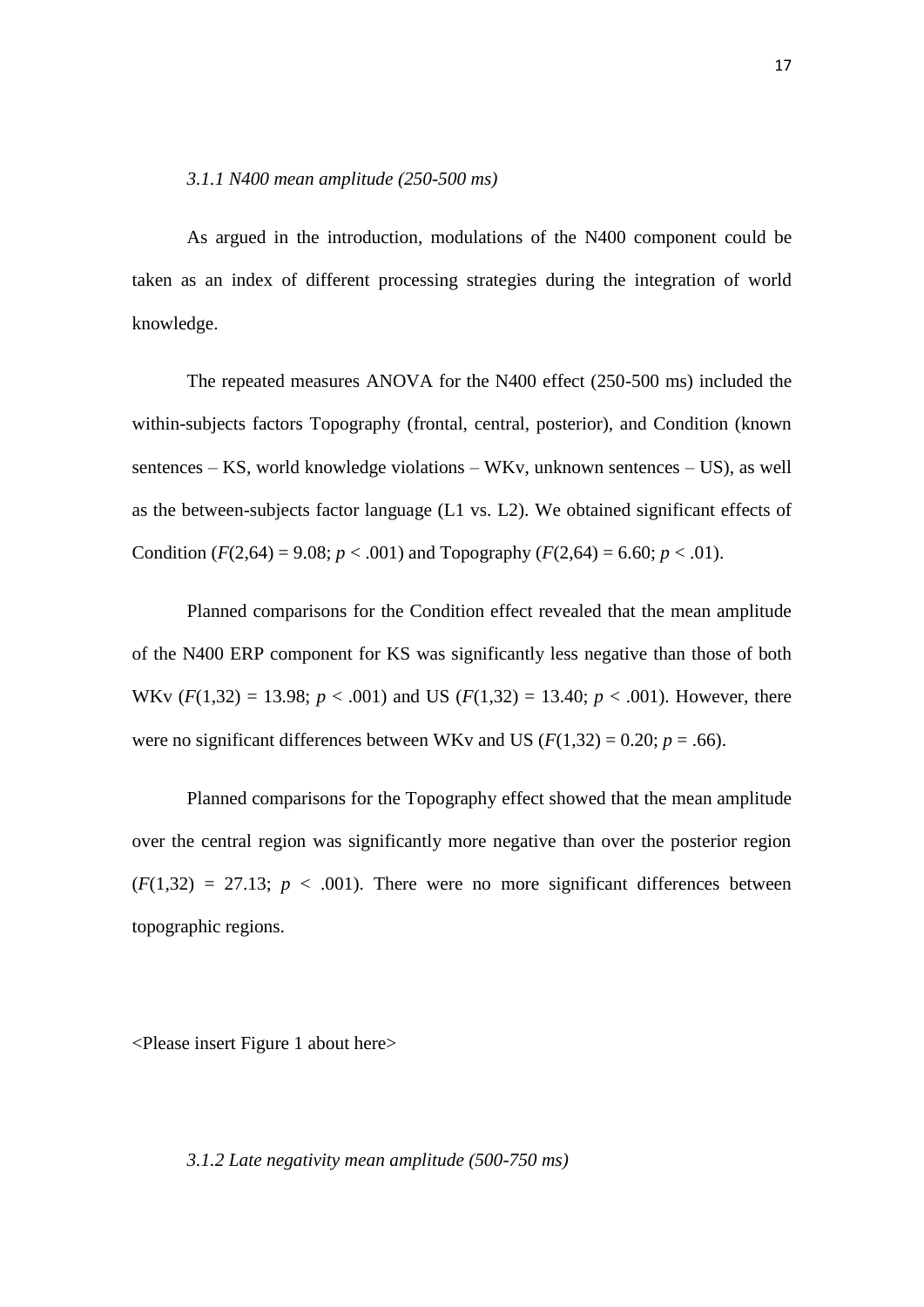The repeated measures ANOVA for this time window included the withinsubject factors Topography (frontal, central, posterior), and Condition (KS, WKv, US), as well as the between-subjects factor language (L1 vs. L2). We obtained significant effects of Condition ( $F(2,64) = 8.85$ ;  $p < .001$ ) and Topography ( $F(2,64) = 55.60$ ;  $p <$ .001), and a significant interaction between Language, Condition and Topography  $(F(4,128) = 3.04; p < .05).$ 

Planned comparisons for the three-way interaction are described in **Table 3** (*F*(1,32). Most importantly, they revealed that the only difference between language groups was the mean amplitude of WKv, in the posterior region: The late negativity was larger for WKv over the back of the head during L2 speech comprehension compared to that of the L1. In addition, we also observed that L1 speakers showed no significant differences between the three experimental conditions in this time window. For L2 speakers, the late negativity was significantly more negative for WKv than US, and for US than KS sentences.

<Please insert Table 3 about here>

<Please insert Figure 2 about here>

*3.2 Rating task*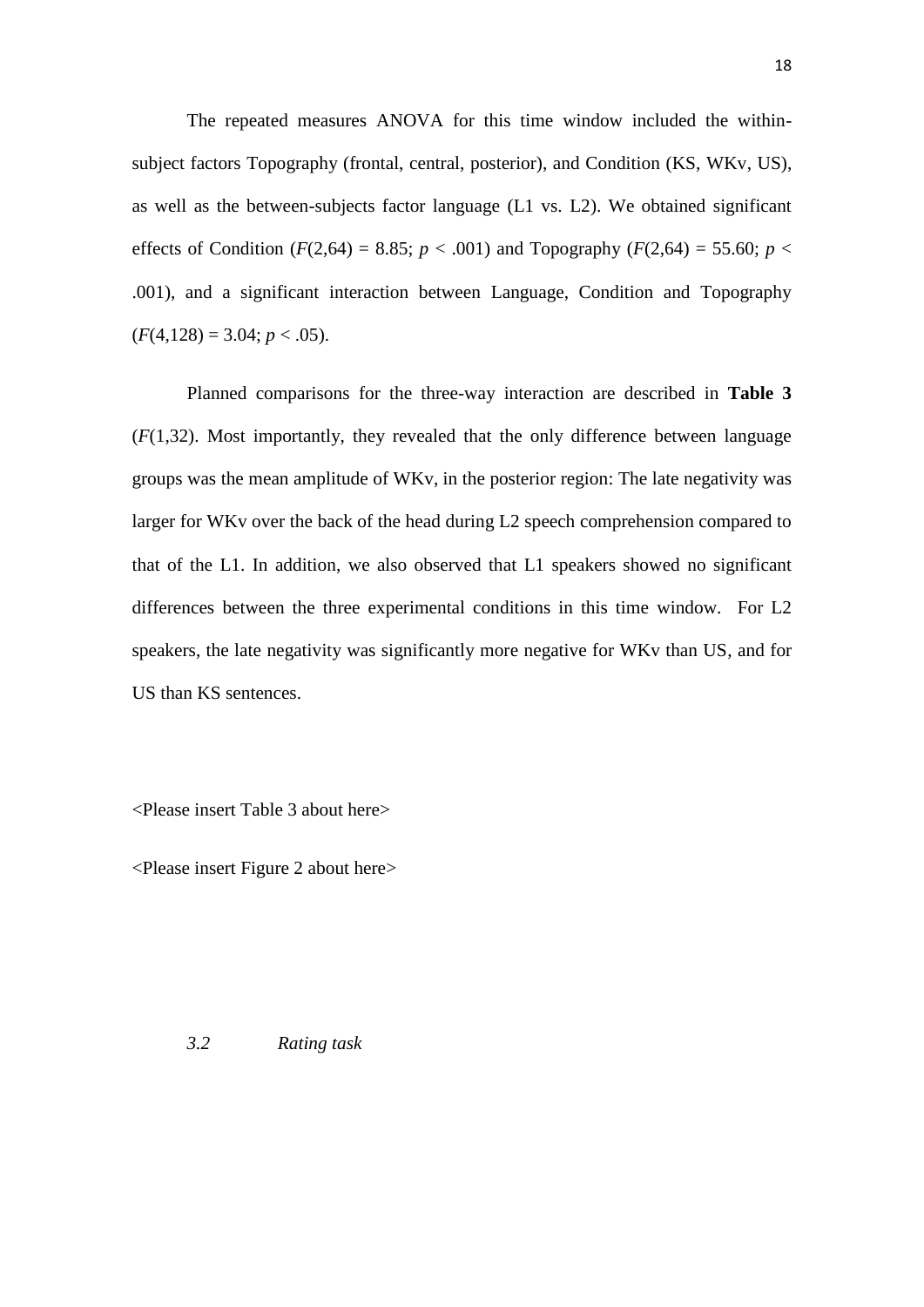As stated in the procedure section, the rating task was run after the EEG experiment. During this task, participants had to judge the truth-value of the experimental sentences, which were presented again through loudspeakers.

Repeated measures ANOVA for this analysis included the within-subjects factors Condition (KS, WKv, US) and Response Key (Confident True, Guess True, Confident False, Guess False, Cannot Guess), as well as the between-subjects factor Language (L1 vs. L2). The dependent variable was the number of times a specific response was given. We obtained a significant effect of Response Key  $(F(4,128) = 7.68)$ ;  $p < .001$ ), and a significant interaction between Condition and Response Key ( $F(8,256)$ )  $= 236.18$ ; *p* < .001).

Planned comparisons for the interaction between Condition and Response Key showed that the number of times a given response was given differed significantly across conditions (see **Figure 3**).

Importantly, there were no significant differences involving language groups, meaning that both groups correctly interpreted and judged KS and WKv conditions. In addition, the most common response by both groups for the US condition was "Cannot Guess", as expected, followed by "Guess True" and "Guess False" in a similar amount.

<Please insert Figure 3 about here>

## **4. Discussion**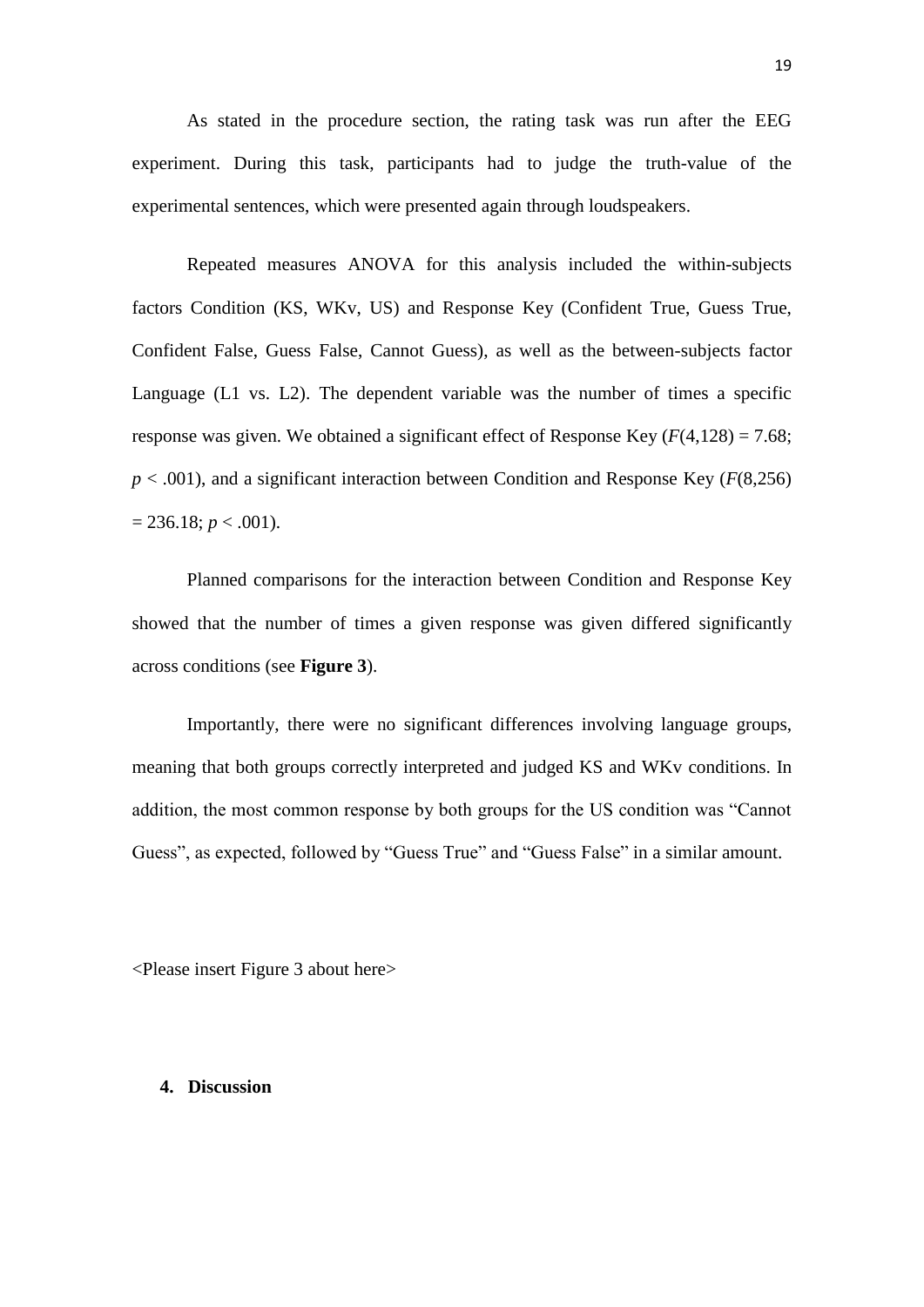This study aimed at exploring whether the processing of world knowledge information differs during L1 and L2 speech comprehension. We explored this issue by looking at the modulation of the N400 and the late negativity, two indexes of word meaning integration into previous context. In a nutshell, our results show that:

- a) Language groups do not differ significantly in ERP mean amplitude in the classical N400 time window (250-500 ms). Both the N400 mean amplitudes for world knowledge violations and unknown sentences were more negative as compared to known sentences, regardless of subjects' native language.
- b) However, we observed a larger late negativity for world knowledge violations during L2 speech comprehension compared to L1 speech comprehension in the 500-750 ms time window. Also, during L2 speech comprehension, world knowledge violations and unknown sentences elicited a greater negativity than known sentences in the 500-750 ms time window. In addition, this effect was significantly larger for world knowledge violations. During L1 speech comprehension, there were no differences between conditions in the 500-750 ms time window.

As we proposed in the introduction, differences between L1 and L2 processing in the retrieval and integration of world knowledge information might be indexed by modulations of the N400 component and/or late negativity across the language groups. This hypothesis was based on previous observations (Ardal et al., 1990; Weber-Fox & Neville, 1996, 2001; Hahne, 2001; Moreno & Kutas, 2005; Ojima et al., 2005; Braunstein et al., 2012; Newman et al., 2012) showing that semantic processing (as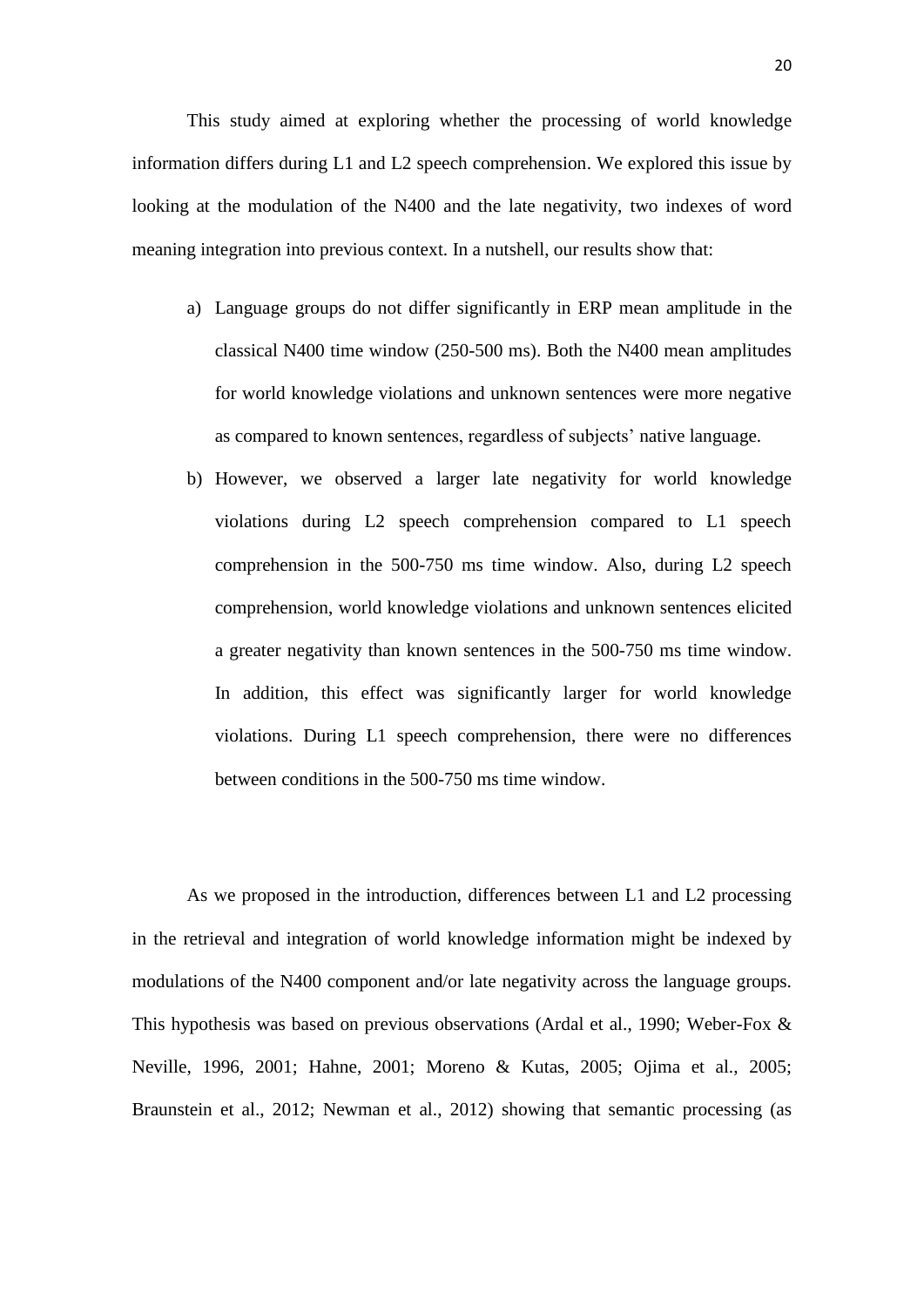indexed by the N400 and late negativity) during L2 comprehension is less automatic and requires a more extended lexical search than L1 comprehension.

The observation of a greater negativity for world knowledge violations during L2 speech comprehension (compared to L1 comprehension) in the 500-750 ms time window is congruent with our hypothesis that L2 speakers manifest extended lexical search and a lower degree of automaticity compared to L1 speakers. This result goes in the same direction as Hahne and Friederici's (2001) and Ojima et al. (2005) observations of a late negativity for semantic violations processing during L2 speech comprehension. In addition, and also consistent with our view, during L2 speech comprehension, world knowledge violations elicited a larger late negativity amplitude than both known sentences and unknown sentences in the 500-750 ms time window.

A tentative explanation for these observations is a more durable N400 effect (meaning extended in time) for world knowledge violations during L2 than L1 speech comprehension. Thus, L2 speech processing would need additional resources to complete lexical searches when world knowledge information is contradicted. In other words, this process would be less automatic during L2 speech comprehension than L1 comprehension. This interpretation is consistent with observations showing that semantic processing is also less automatic during L2 comprehension compared to L1 comprehension. For instance, several studies (Ardal et al., 1990; Weber-Fox & Neville, 1996, 2001; Hahne, 2001; Moreno & Kutas, 2005; Ojima et al., 2005; Braunstein et al., 2012; Newman et al., 2012) found a delayed N400 latency for semantic violations during L2 comprehension compared to L1 comprehension. In addition, Ojima et al. (2005) also observed a more durable N400 effect for written semantic violations in L2 as compared to L1 comprehension. Such results have been interpreted as a sign of slower although robust semantic processing during L2 comprehension, that becomes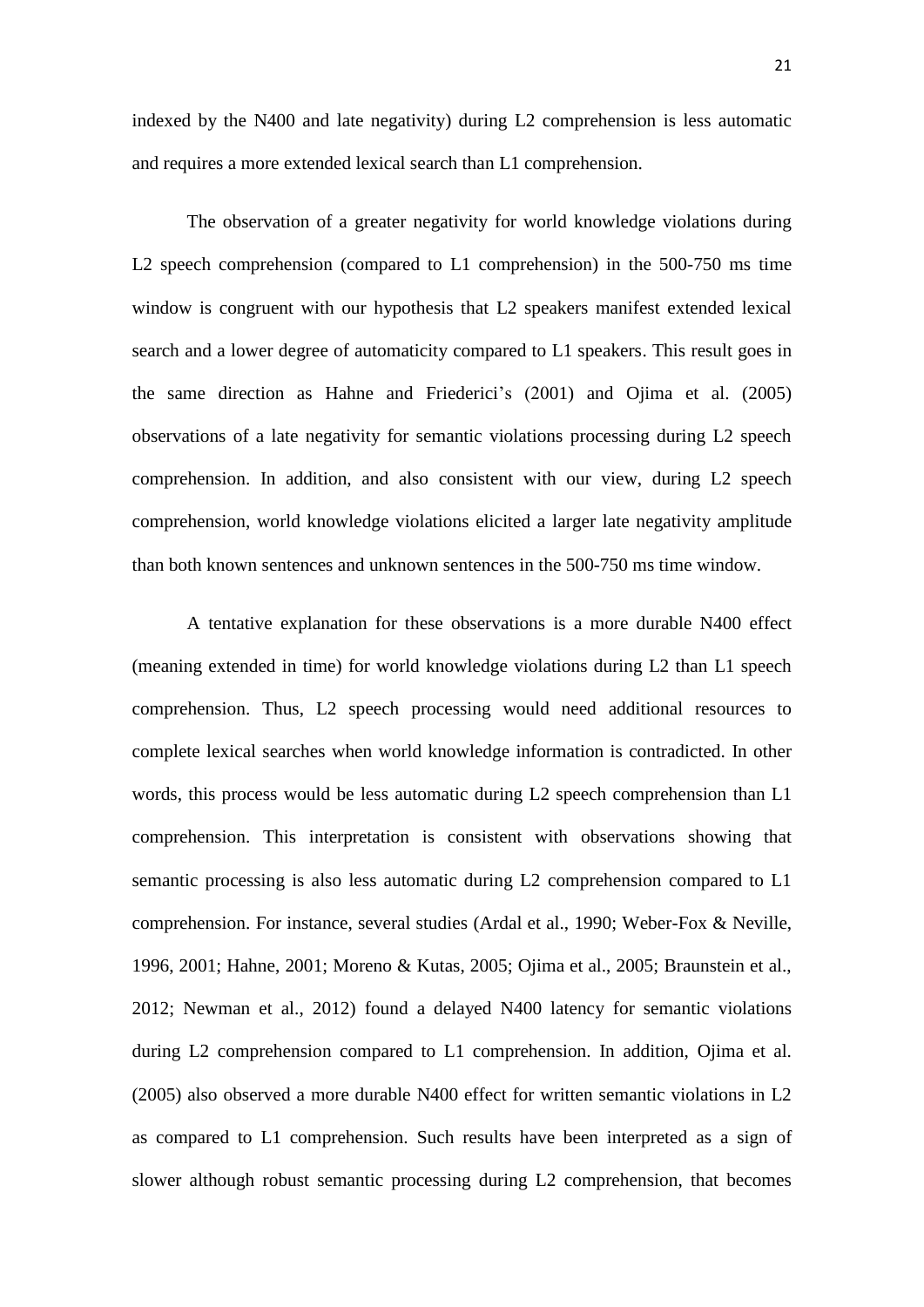faster when people become more proficient, with native speakers being the most proficient.

Alternatively, and as pointed out above, Hahne & Friederici (2001) observed a late negativity for semantic violations, and combined syntactic and semantic violations only during L2 speech comprehension. These authors interpreted this late negativity as an effect more closely related to conceptual-semantic processing, while the N400 would be more related to lexical-semantic concepts. Therefore, during L2 comprehension, accessing unexpected words would be as difficult as during L1 comprehension (similar N400 effects for unknown and world knowledge violation sentences in L1 and L2 comprehension). However, later on, processing the conceptual-semantic features of words listeners' world knowledge would be more difficult during L2 than L1 comprehension (larger late negativity for world knowledge violations during L2 than L1 comprehension). In this way, our results could also be read as a more difficult processing of world knowledge conceptual-semantic information during L2 compared to L1 comprehension.

Thus, L2 speakers would benefit from robust but slower world knowledge processing during language comprehension compared to L1 speakers, as is also the case for semantic processing (Ojima et al., 2005).

Importantly, the inclusion of unknown sentences in our design allowed us to tease apart the integration of information that is not congruent with the previous context based on world knowledge compared to the integration of novel information. We observed that the N400 ERP was more negative for both WKv and US than correct sentences (either because of contradicted expectations (WKv) or unknown information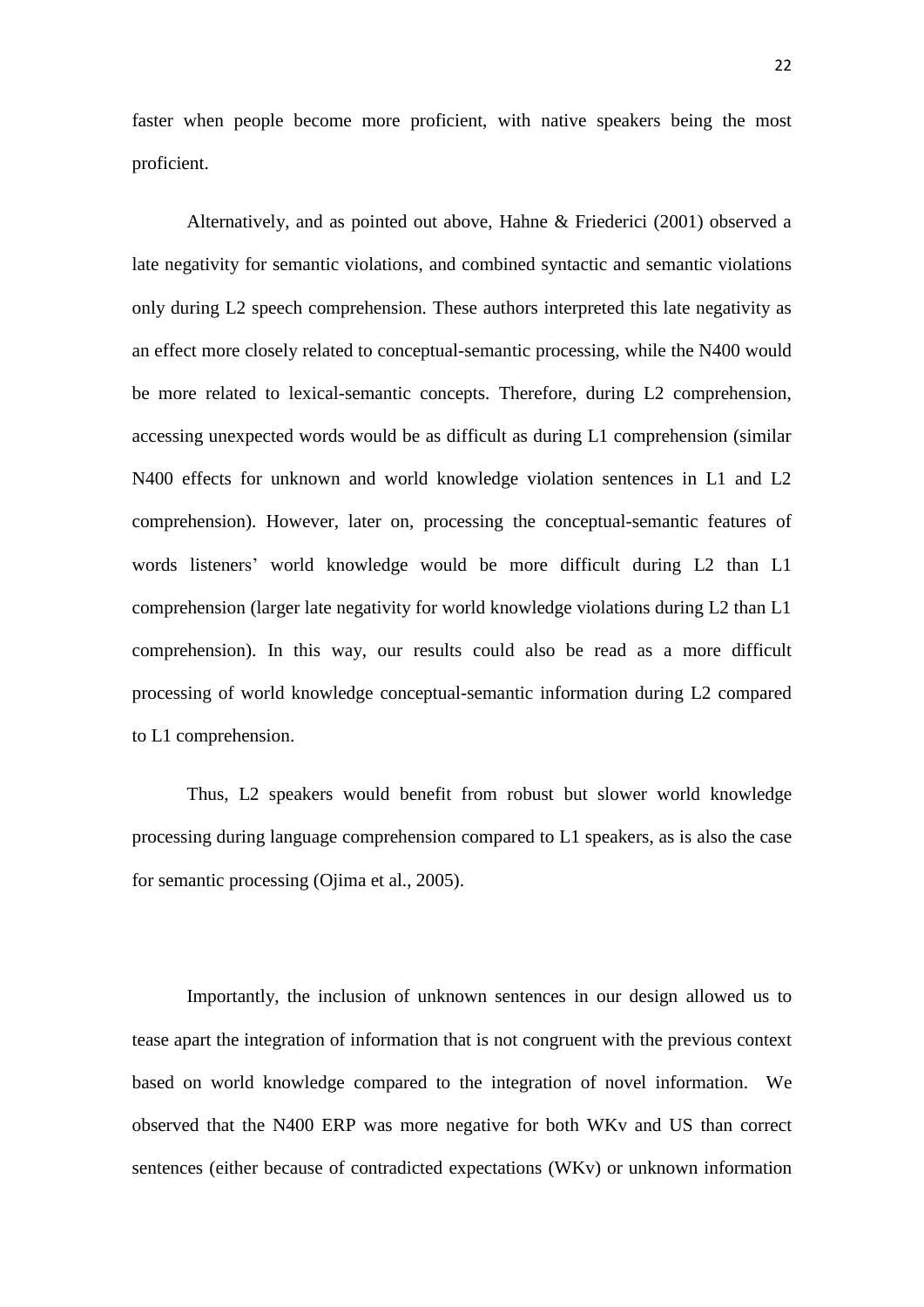(US)). This was the case both in L1 and L2. Furthermore, our results are congruent with those reported by Hagoort et al. (2004) regarding L1 comprehension, since world knowledge violations and sentences with low semantic expectations elicited similar responses.

However, in a subsequent time-window, unknown sentences and world knowledge violations required different processing strategies during L2 speech comprehension, as indexed by the reduced late negativity effect for unknown sentences as compared to world knowledge violations in the 500-750 ms time window. This suggests that the larger effect in this time window for WKv than US for the L2 group is due to the listeners not only having to integrate unexpected words/concepts, but also having to integrate critical words that violate world knowledge representations in their long-term memory.

Future research including semantic and world knowledge violations during L2 comprehension may shed some light on the differences between semantic and world knowledge processing in a second language. Our results on the processing of world knowledge violations are in line with the previous literature on semantic violations processing during L2 comprehension (Ardal et al., 1990; Weber-Fox & Neville, 1996, 2001; Hahne, 2001; Hahne & Friederici, 2001; Moreno & Kutas, 2005; Ojima et al., 2005; Braunstein et al., 2012; Newman et al., 2012). This might suggest the use of similar neural mechanisms for semantic and world knowledge processing while comprehending a second language. However, some experimental paradigms (such as word-by-word sentence reading; Martin et al., 2014) and methods (such as EEG power analysis; Hagoort et al., 2004) have lead to the identification of differences in the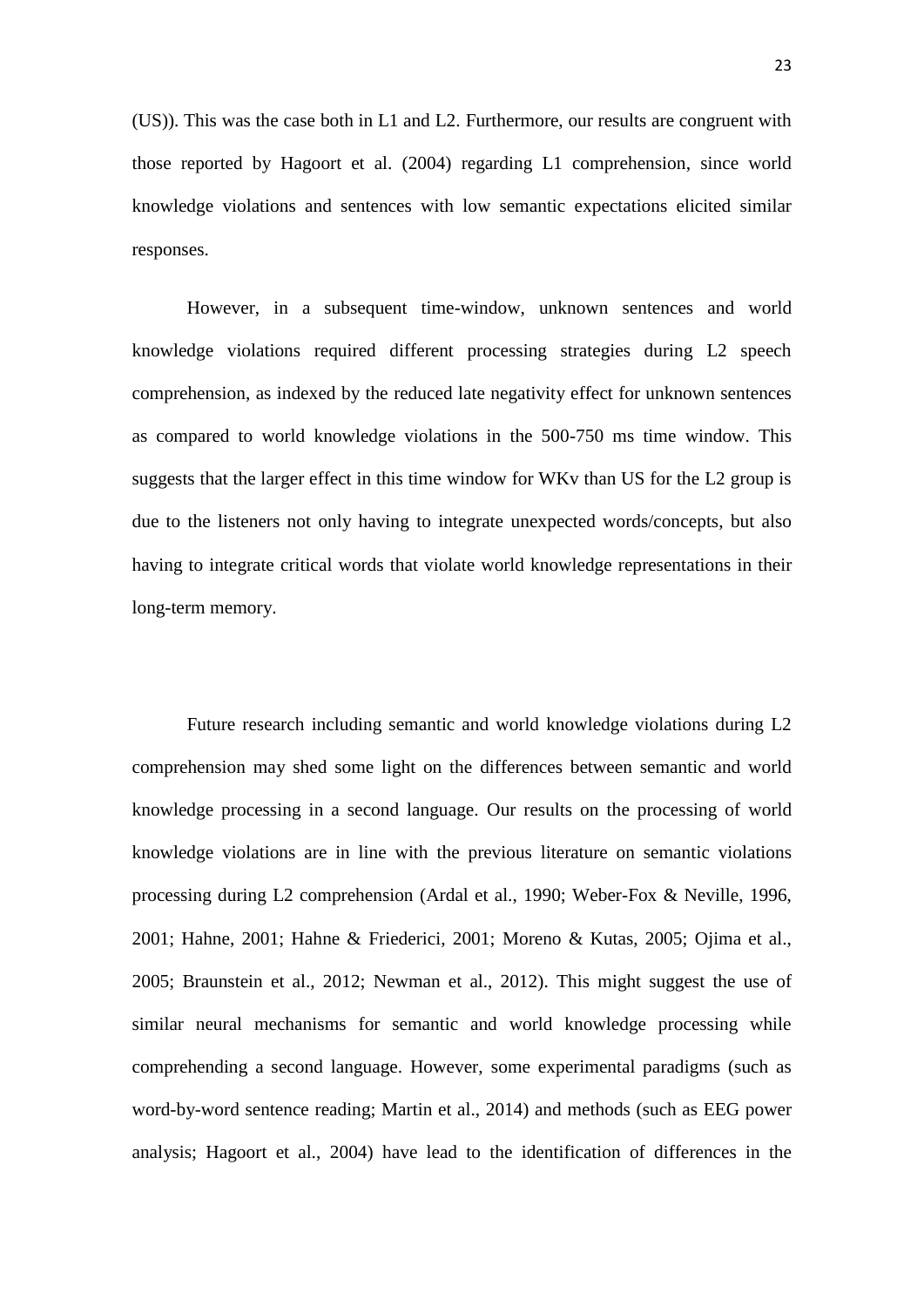processing of semantic and world knowledge violations during L1 comprehension. The combined use of these paradigms and methods, as well as manipulating both semantic and world knowledge congruity in the same experiment, is crucial for clarifying this issue. A first attempt was recently made by Martin, Garcia, Breton, Thierry, and Costa (2015), who reported that L2 and L1 readers similarly integrate world knowledge and semantic information, although L2 readers lack fast semantic access.

Finally, it is also important to note that we used spoken sentences as stimuli. Although most of the previous studies on L2 sentence comprehension have been carried out by using written sentences (Ardal et al., 1990; Weber-Fox & Neville, 1996, 2001; Moreno & Kutas, 2005; Ojima et al., 2005; Moreno et al., 2008; Braunstein et al., 2012; Newman et al., 2012; Martin, Thierry, Kuipers, Boutonnet, Foucart, & Costa, 2013; Martin et al., 2015; Foucart, Moreno, Martin, & Costa, 2015), the present results, along with previous studies on L2 speech comprehension (Hahne, 2001; Hahne & Friederici, 2001; FitzPatrick & Indefrey, 2010, 2014) suggest that the most frequently/reliably observed effects for violations during L2 comprehension (such as an extended N400 effect/late negativity) are modality-independent, and shared for semantic and world knowledge processing.

### **Conclusion**

The present study showed that the processing of world knowledge information during sentence comprehension is dependent on the listener's status (L1 vs. L2) in the target language. Relative to the case of L1 comprehension, world knowledge violations in the L2 elicit an extended late negative effect. This effect seems to be explained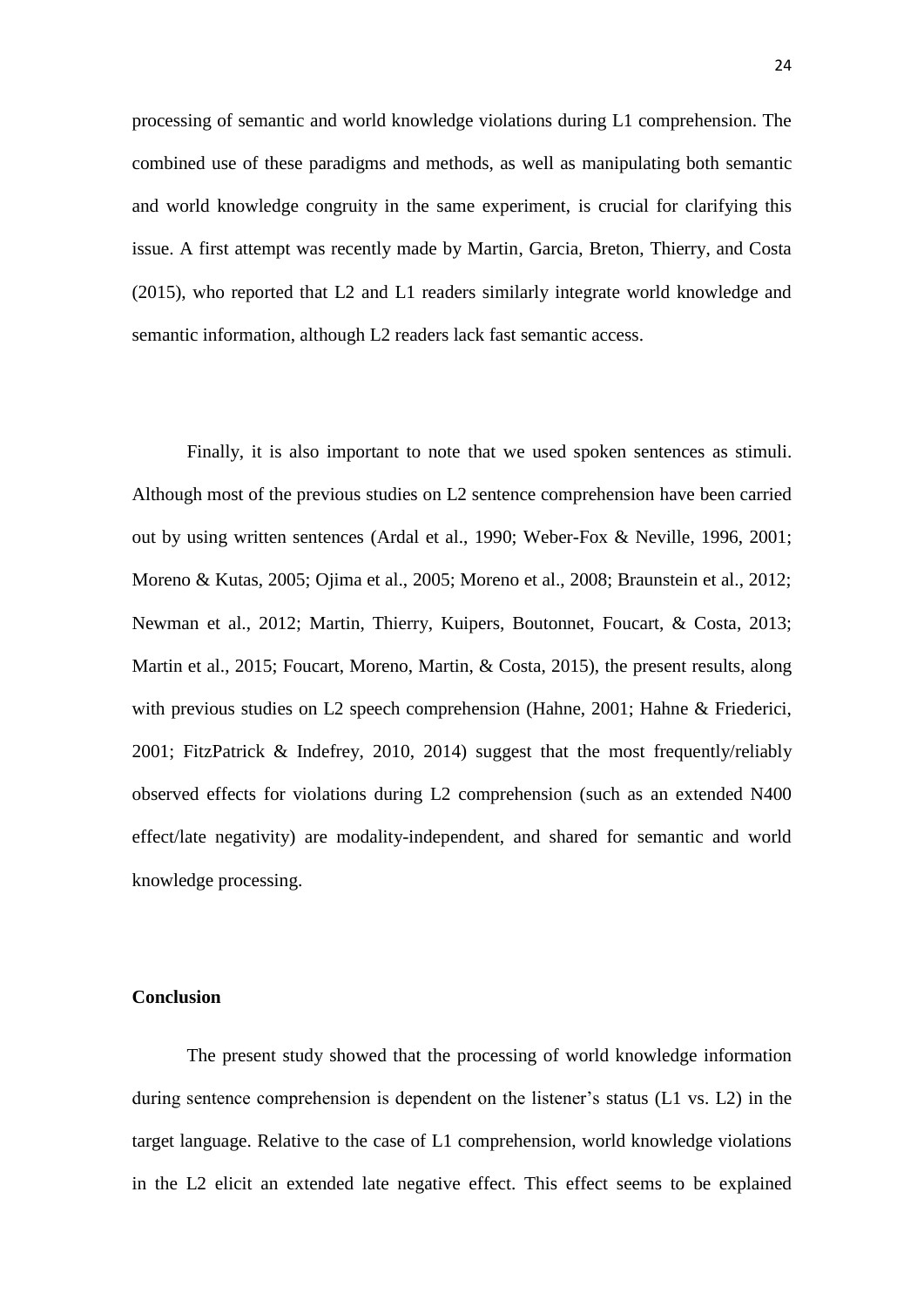mainly, if not exclusively, by the effort of integrating critical words that are incompatible with world knowledge stored in long-term memory, rather than a generic deficit of word anticipation in the L2.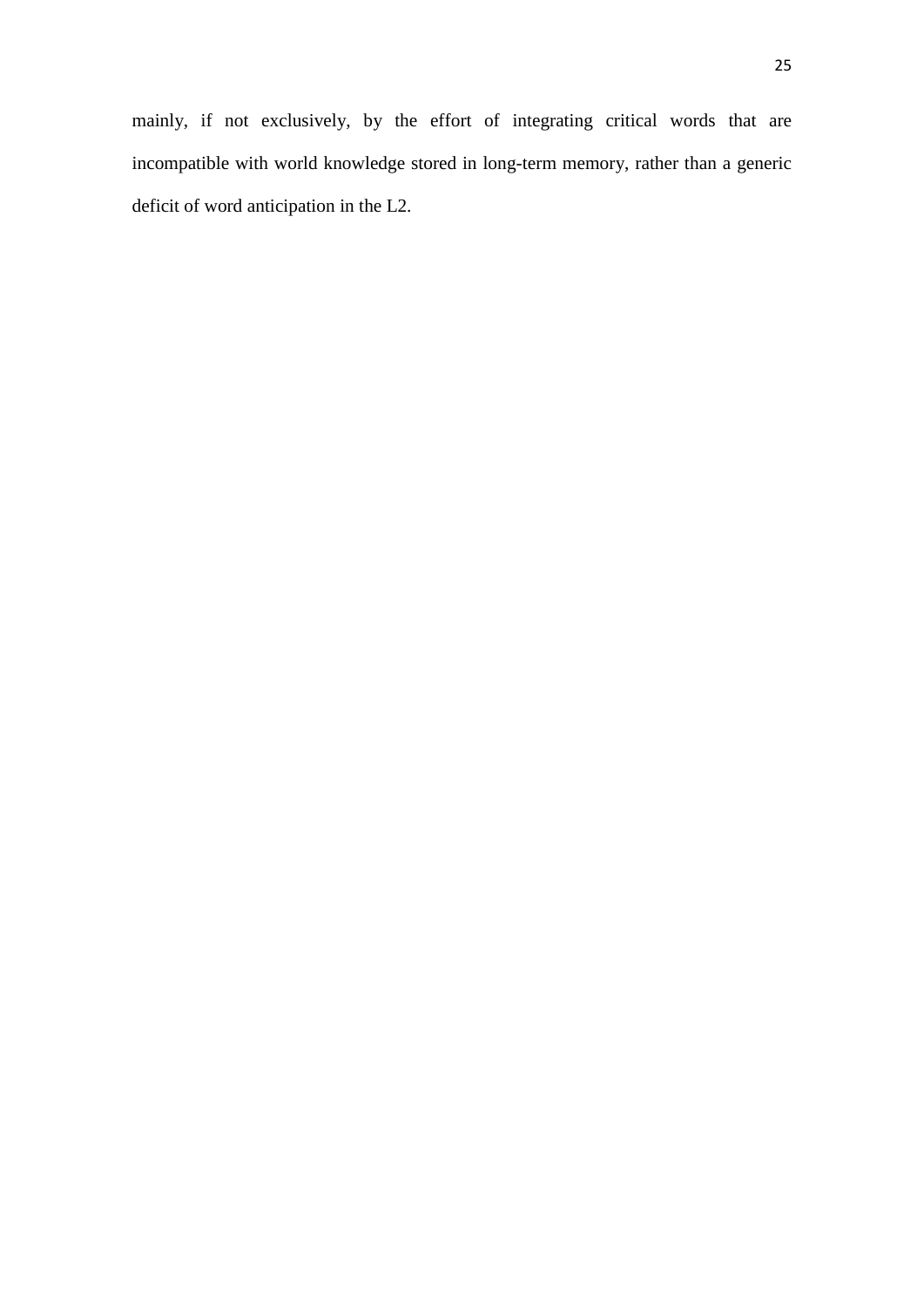### **References**

Ardal, S., Donald, M. W., Meuter, R., Muldrew, S., Luce, M. (1990). Brain responses to semantic incongruity in bilinguals. *Brain and Language, 39,* 187-205.

Braunstein, V., Ischebek, A., Brunner, C., Grabner, R. H., Stamenov, M., & Neuper, C. (2012). Investigating the influence of proficiency and semantic processing in bilinguals: An ERP and ERD/S analysis. *Acta Neurobiologiae Experimentalis, 72,* 421-438.

Clark, H. H. (1996). *Using language*. Cambridge University Press, Cambridge.

Davis, C. J., & Perea, M. (2005). BuscaPalabras: A program for deriving orthographic and phonological neighborhood statistics and other psycholinguistic indices in Spanish. *Behavior Research Methods, 37,* 665-671.

Federmeier, K. D., & Lazslo, S. (2009). Time for meaning: electrophysiology provides insights into the dynamics of representation and processing in semantic memory. In *The Psychology of Learning and Motivation,* ed. B. H. Ross, pg. 1-44. San Diego, CA: Elsevier.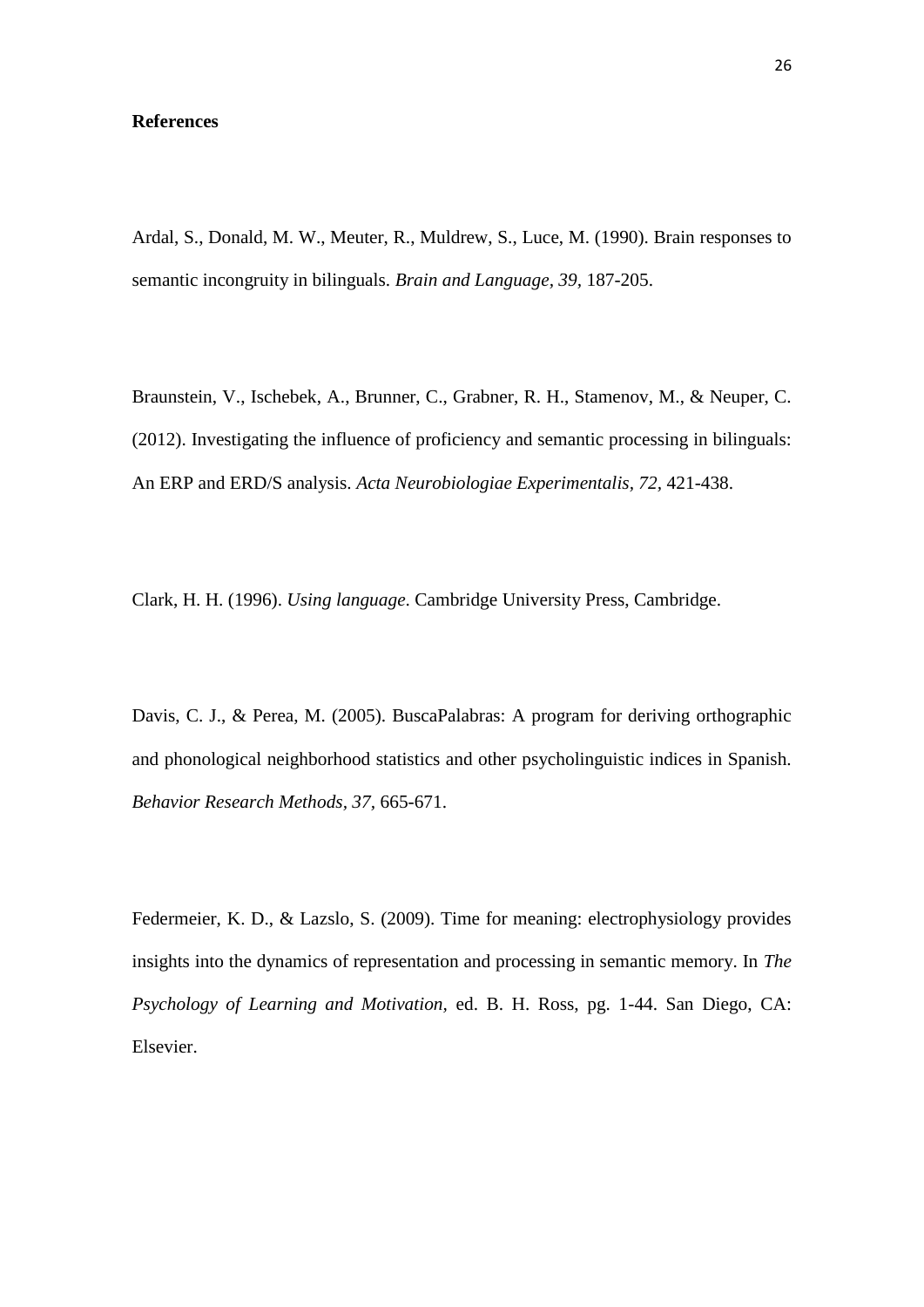FitzPatrick, I., & Indefrey, P. (2010). Lexical competition in non-native speech comprehension. *Journal of Cognitive Neuroscience, 22,* 1165-1178.

FitzPatrick, I., & Indefrey, P. (2014). Head start for target language in bilingual listening. *Brain Research, 1542,* 111-130.

Forster, K. I. (1979). Levels of processing and the structure of the language processor. In *Sentence Processing: Psycholinguistic Essays Presented to Merrill Garrett,* ed. W. E. Cooper & C. T. Walker, pg. 27-85. Hillsdale, NJ: Erlbaum.

Foucart, A., Moreno, E., Martin, C. D., & Costa, A. (In press). Integration of moral values during L2 sentence processing. *Acta Psychologia*.

Hagoort, P. (2003). Interplay between syntax and semantics during sentence comprehension: ERP effects of combining syntactic and semantic violations. *Journal of Cognitive Neuroscience, 15,* 883-899.

Hagoort, P., Hald, L., Bastiaansen, M., & Petersson, K. M. (2004). Integration of Word Meaning and World Knowledge in Language Comprehension. *Science, 304,* 438-441.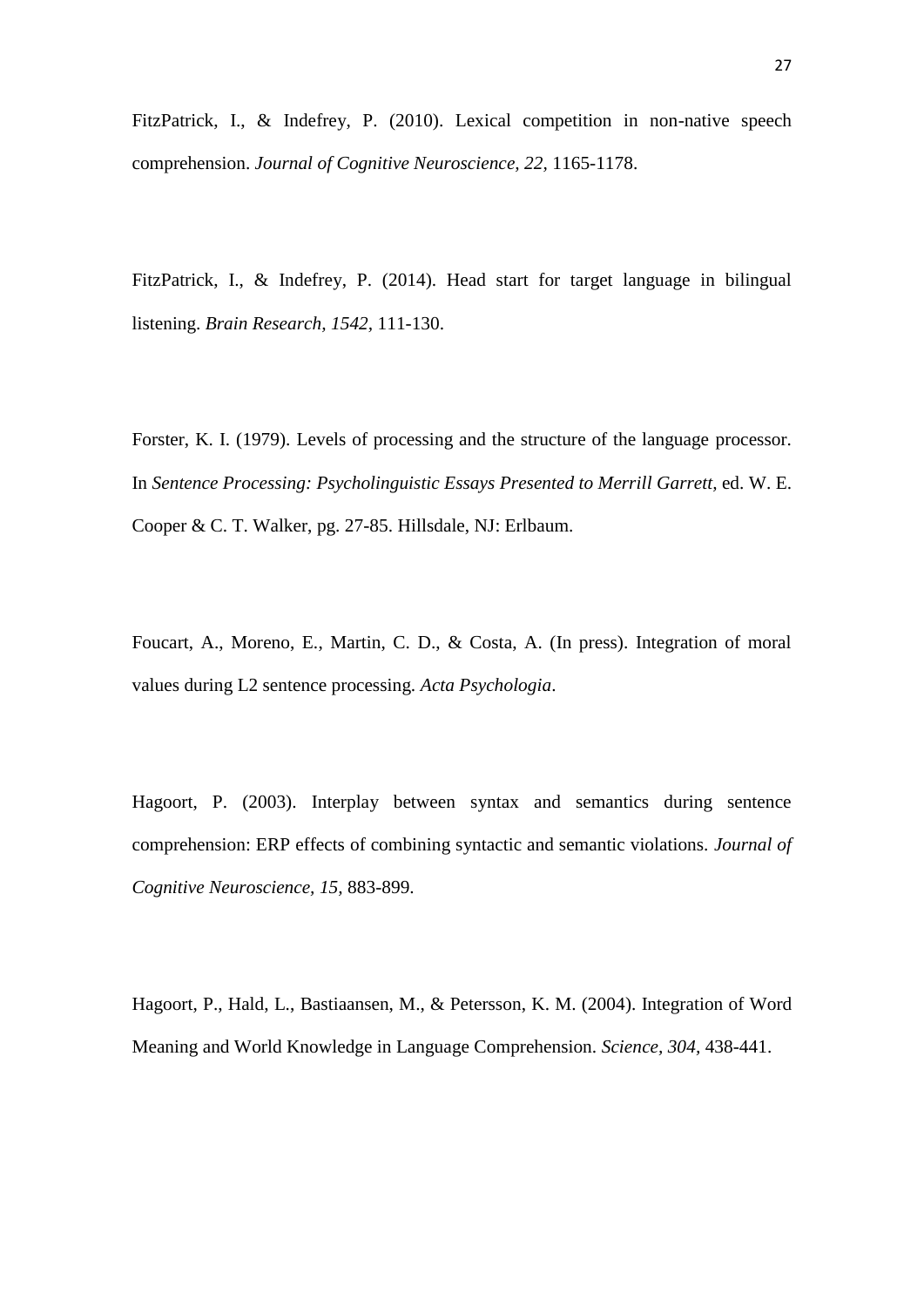Hahne, A. (2001). What's different in second-language processing? Evidence from event-related potentials. *Journal of Psycholinguistic Research, 30,* 251-266.

Hahne, A., & Friederici, A. D. (2001). Processing a second language: late learners' comprehension mechanisms as revealed by event-related brain potentials. *Bilingualism: Language and Cognition, 4,* 123-141.

Hald, L. A., Steenbeck-Planting, E. G., & Hagoort, P. (2007). The interaction of discourse context and world knowledge in online sentence comprehension. Evidence from the N400. *Brain Research, 1146,* 210-218.

Jackendoff, R. (2002). *Foundations of language: brain, meaning, grammar, evolution.* New York, NY: Oxford University Press.

Kutas, M., & Federmeier, K. D. (2001). Electrophysiology reveals semantic memory use in language comprehension. *Trends in Cognitive Science, 4,* 463-470.

Kutas, M., & Federmeier, K. D. (2011). Thirty years and counting: finding meaning in the N400 component of the event-related brain potential (ERP). *Annual Reviews in Psychology, 62,* 621-647.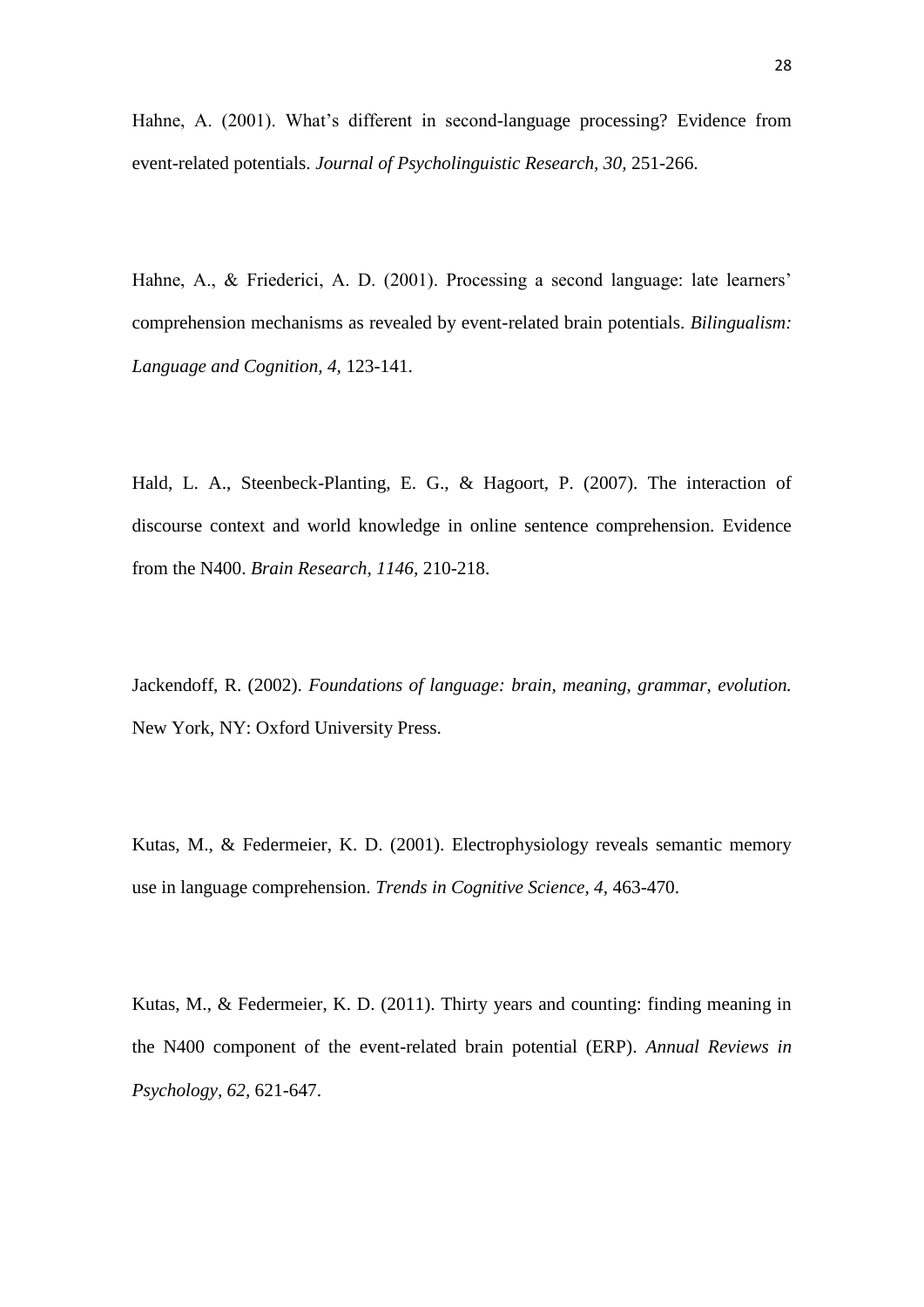Kutas, M., & Hillyard, S. A. (1980). Reading senseless sentences: brain potentials reflect semantic incongruity. *Science, 207,* 203-205.

Kutas, M., & Hillyard, S. A. (1984). Brain potentials during reading reflect word expectancy and semantic association. *Nature, 307,* 161-163.

Lau, E. F., Phillips, C., & Poeppel, D. (2008). A cortical network for semantics: (de)constructing the N400. *Nature Reviews Neuroscience, 9,* 920-933.

Martin, C. D., Thierry, G., Kuipers, J. R., Boutonnet, B., Foucart, A., & Costa, A. (2013) Bilinguals reading in their second language do not predict upcoming words as native readers do. *Journal of Memory and Language, 69,* 574-588.

Martin, C. D., Garcia, X., Breton, A., Thierry, G., & Costa, A. (2014). From literal meaning to veracity in two hundred millisecons. *Frontiers in Human Neuroscience, 8 (40),* 1-12.

Martin, C. D., Garcia, X., Breton, A., Thierry, G., & Costa, A. (In press). World knowledge integration during second language comprehension. *Language, Cognition, and Neuroscience*. DOI: 10.1080/23273798.2015.1084012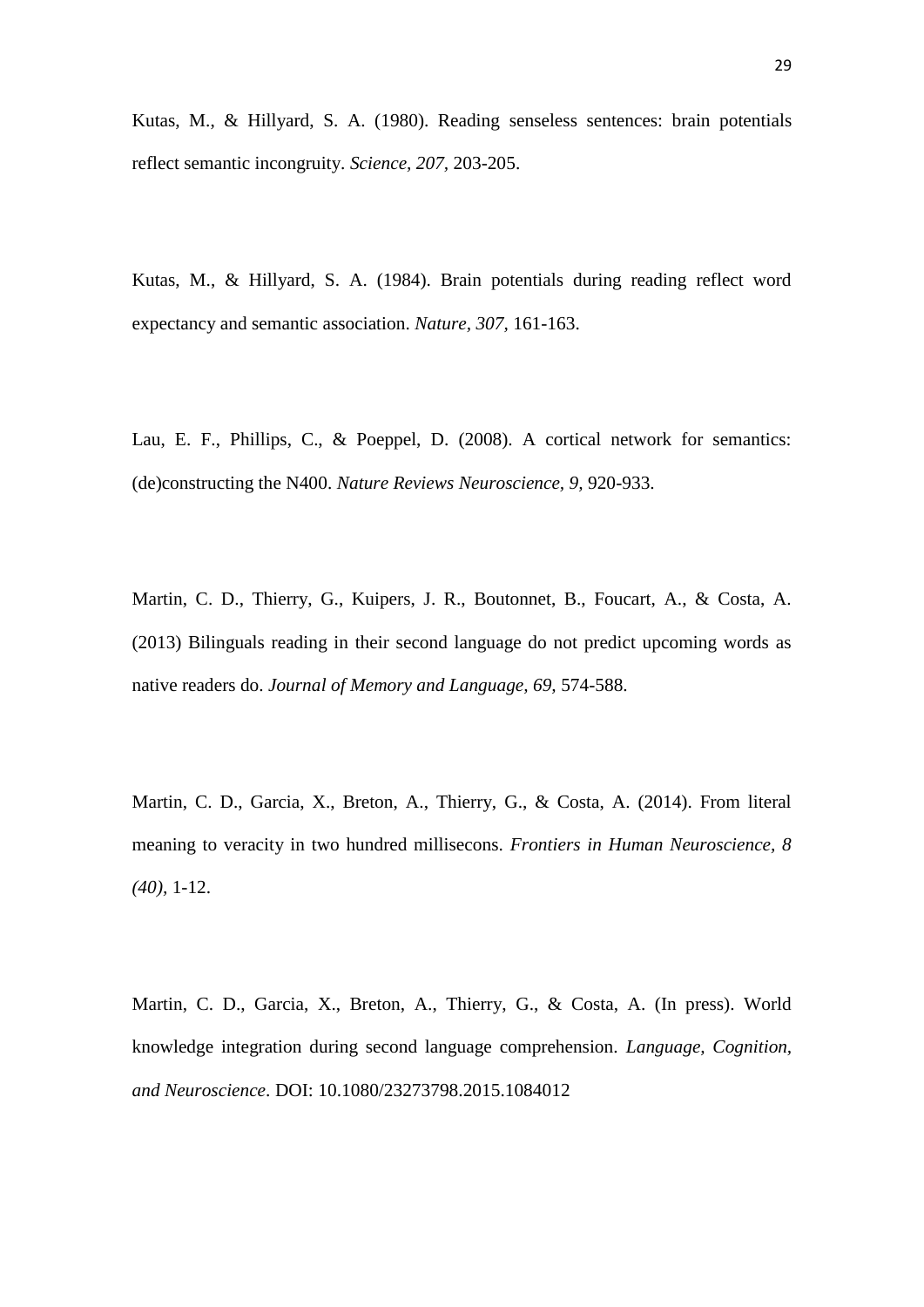Moreno, E. M., & Kutas, M. (2005). Processing semantic anomalies in two languages: an electrophysiological exploration in both languages of Spanish-English bilinguals. *Cognitive Brain Research, 22,* 205-220.

Moreno, E. M., Rodríguez-Fornells, A., & Laine, M. (2008). Event-related Potentials (ERPs) in the study of bilingual language processing. *Journal of Neurolinguistics, 21,*  477-508.

Newman, A. J., Tremblay, A., Nichols, E. S., Neville, H. J., & Ullman, M. T. (2012). The influence of language proficiency on lexical semantic processing in native and late learners of English. *Journal of Cognitive Neuroscience, 24,* 1205-1223.

Oliver, G., Gullberg, M., Hellwig, F., Mitterer, H., & Indefrey, P. (2012). Acquiring L2 sentence comprehension: A longitudinal study of word monitoring in noise. *Bilingualism: Language and Cognition, 15,* 841-857.

Rapp, D. N. (2008). How do readers handle incorrect information during reading? *Memory & Cognition, 36,* 688-701.

Singer, M. (2006). Verification of text ideas during reading. *Journal of Memory and Language, 54,* 574-591.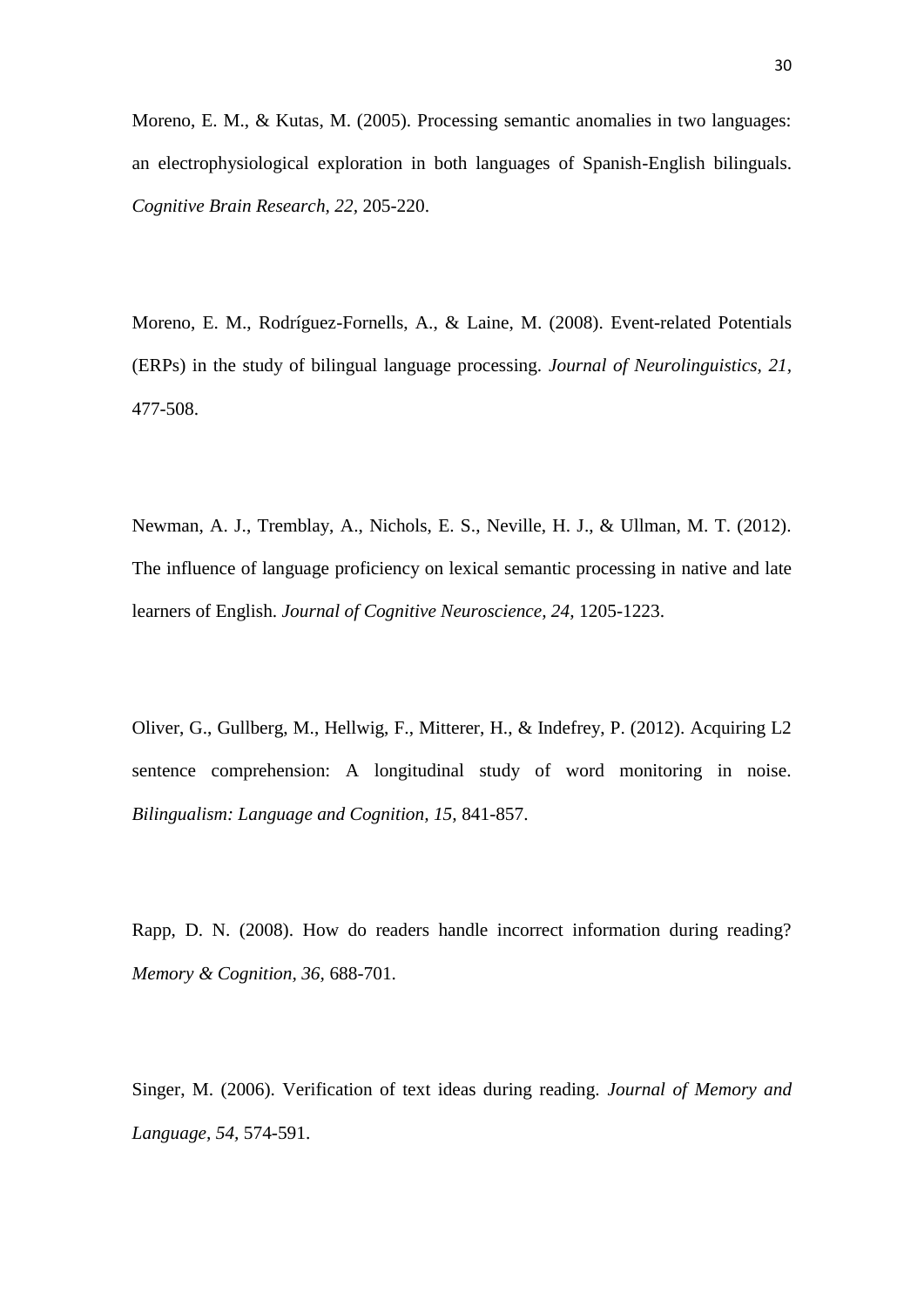Strauβ, A., Kotz, S. A., & Obleser, J. (2013). Narrowed expectancies under degraded speech: revisiting the N400. *Journal of Cognitive Neuroscience, 25,* 1383-1395.

Weber-Fox, C. M., & Neville, H. J. (1996). Maturational constraints on functional specialization for language processing: ERP and behavioral evidence in bilingual speakers. *Journal of Cognitive Neuroscience, 8,* 231-256.

Weber-Fox, C. M., & Neville, H. J. (2001). Sensitive periods differentiate processing of open- and closed-class words: An ERP study of bilinguals. *Journal of Speech, Language, and Hearing Research, 44,* 1338-1353.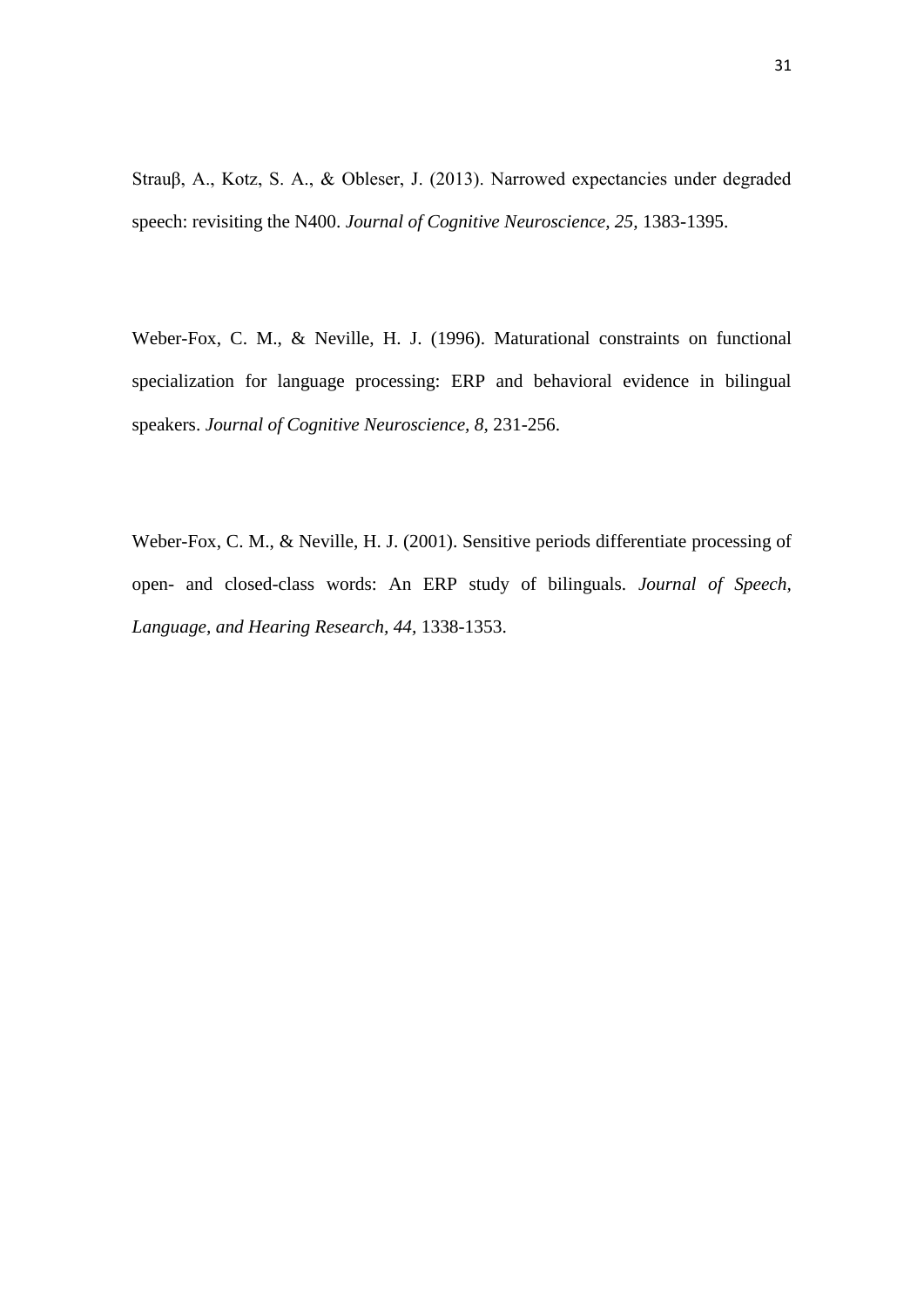| $\mathbf{1}$   | KS              | La religión mayoritaria en Italia es el catolicismo.         |
|----------------|-----------------|--------------------------------------------------------------|
|                |                 | The majority religion in Italy is Catholicism.               |
|                | <b>WKy</b>      | La religión mayoritaria en Italia es el judaísmo.            |
|                |                 | The majority religion in Italy is <b>Judaism</b> .           |
|                |                 |                                                              |
|                | US <sub>1</sub> | La religión mayoritaria en Etiopía es el catolicismo.        |
|                |                 | The majority religion in Ethiopia is Catholicism.            |
|                |                 |                                                              |
| $\overline{2}$ | <b>KS</b>       | El ataque de las Torres Gemelas se produjo en septiembre.    |
|                |                 | The World Trade Center attack occurred in September.         |
|                | <b>WKy</b>      | El ataque de las Torres Gemelas se produjo en diciembre.     |
|                |                 | The World Trade Center attack occurred in December.          |
|                | <b>US</b>       | El ataque de Pearl Harbor se produjo en diciembre.           |
|                |                 | The Pearl Harbor attack occurred in December.                |
| 3              | <b>KS</b>       | El número de jugadores en un equipo de fútbol es de once.    |
|                |                 |                                                              |
|                |                 | The number of players on a football team is eleven.          |
|                | <b>WKy</b>      | El número de jugadores en un equipo de fútbol es de cuatro.  |
|                |                 | The number of players on a football team is four.            |
|                | <b>US</b>       | El número de jugadores en un equipo de curling es de cuatro. |
|                |                 | The number of players on a curling team is four.             |
|                |                 |                                                              |
|                |                 |                                                              |
|                |                 |                                                              |

**Table 1**. Examples of sentences with English translation.

KS = Known sentences; WKv = World Knowledge violations; US = Unknown sentences. Critical words are underlined.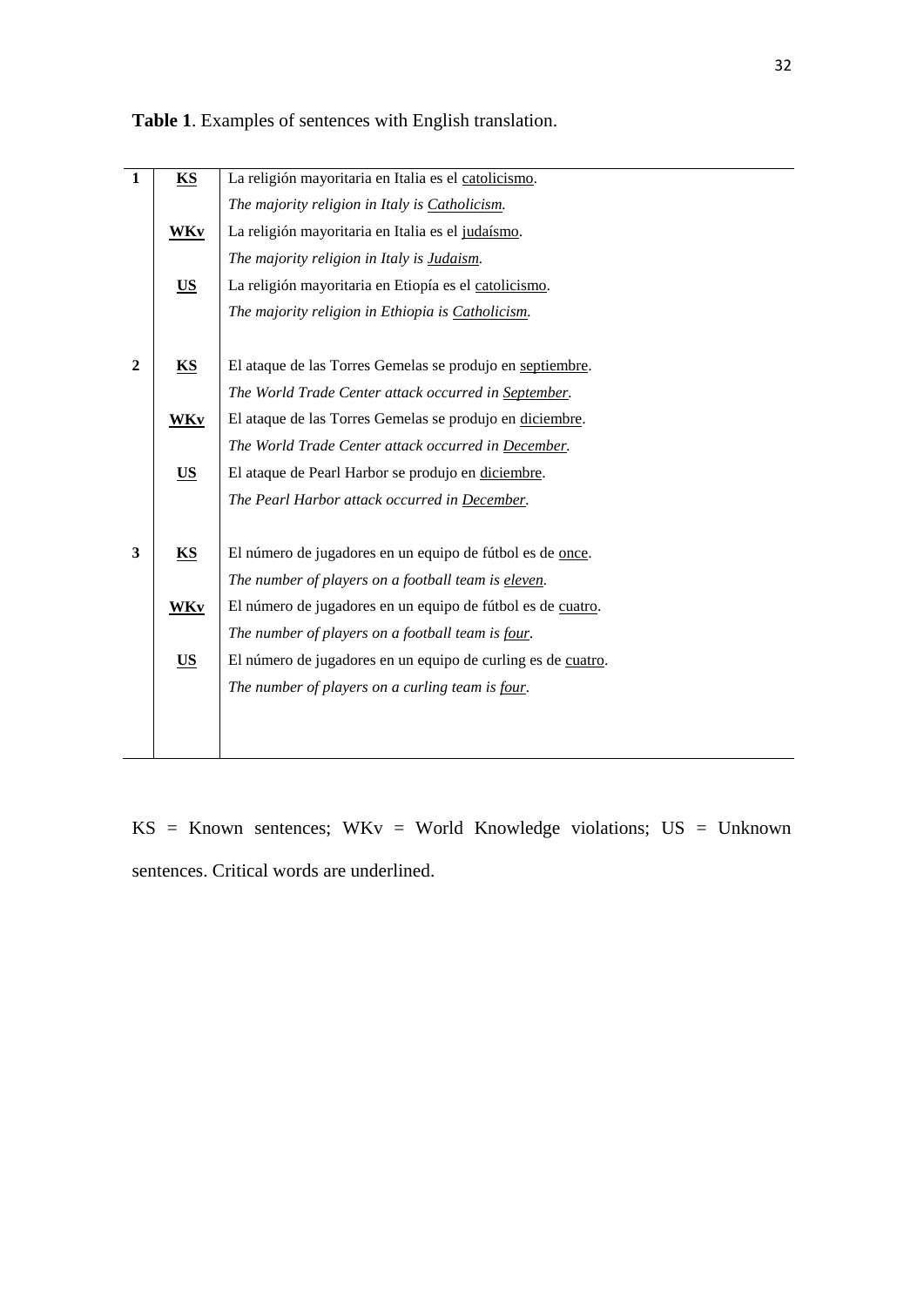|                           | KS      |        | <b>WKv</b> |                   | <b>US</b> |        |
|---------------------------|---------|--------|------------|-------------------|-----------|--------|
|                           | Mean    | SD     | Mean       | SD                | Mean      | SD     |
| Number of words           | 9.18    | 2.18   | 9.25       | 2.24              | 9.29      | 2.18   |
| per sentence              |         |        |            |                   |           |        |
| <b>Number</b><br>of       | 5.24    | 0.99   | 5.30       | 1.01              | 5.30      | 0.96   |
| phonemes per CW           |         |        |            |                   |           |        |
| Number of syllables       | 5.95    | 2.13   | 6.30       | $\overline{2.10}$ | 6.27      | 2.06   |
| per CW                    |         |        |            |                   |           |        |
| Onset of CW (ms)          | 2509.20 | 743.73 | 2501.55    | 768.22            | 2598.55   | 756.23 |
|                           |         |        |            |                   |           |        |
| <b>Duration</b><br>of CW  | 561.11  | 171.44 | 564.73     | 142.71            | 594.25    | 250.52 |
| (ms)                      |         |        |            |                   |           |        |
| Frequency of CW           | 1.28    | 0.94   | 1.05       | 0.90              | 1.08      | 0.86   |
| (log)                     |         |        |            |                   |           |        |
| <b>Familiarity of CW</b>  | 2.57    | 0.91   | 2.63       | 1.02              | 2.57      | 1.01   |
|                           |         |        |            |                   |           |        |
| <b>Imageability of CW</b> | 5.32    | 1.05   | 5.41       | 0.95              | 5.41      | 0.90   |
|                           |         |        |            |                   |           |        |

**Table 2.** Sentence and critical words properties.

 $CW = Critical Words$ ;  $KS = Known sentences$ ;  $WKv = World Knowledge violations$ ;  $US = Unknown sentences; SD = standard deviation.$